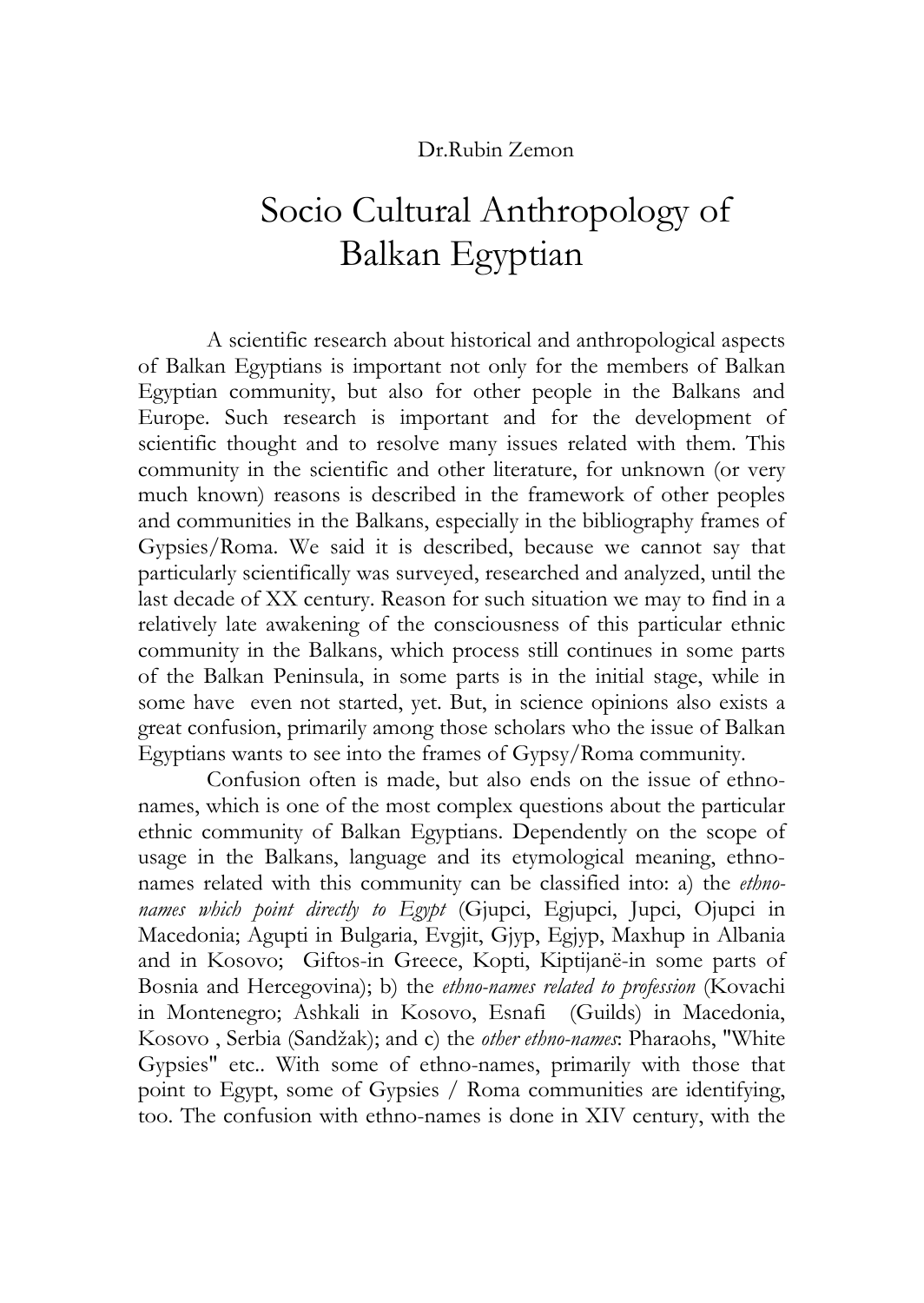massive entry of Gypsies / Roma in the Balkans and Europe, due to their need for integration in society and greater prestige.

 For the antiquity of the Egyptian community in the Balkans can testify the number of toponyms, which showing to the presence of people with origin from Egypt. Indeed, in the scientific literature can be found a great number of toponyms, which are evidenced in various monographs or archaeological maps, dating back from the Neolithic times through the Iron time, Ancient period, Hellenistic period, Roman period, Byzantium until Ottoman time.

In historical, archaeological and other sources, there are a large number of data and evidence for the presence of this community in the Balkans. With using of the cultural-historical method and clarification of historical, archaeological and other facts, by searching of this community in the context of historical and social processes, we came to the conclusion that the reason for Egyptians colonization in the Balkan Peninsula is the exploitation of mineral wealth, especially the metal. For that reason Egyptian Pharaoh Sesostris, came until "to the Thrace and the Scythians". The historical continuity we found in several migratory movements of these Egyptians colonist, which can be followed through the legends of Danaus, Aegyptus and Cadmo, as well as from the other myths and legends from the mythological period, which help us to gain some knowledge about the movements and the social positions of Egyptians colonists. From this period are dated the first temples that respecting Egyptians gods in the Balkans.

The time of Macedonian imperialism and conquests of Alexander the Great, confirms that relations between Egypt and the Balkans in Ancient and Hellenistic period have been very strong, primarily through the legends of Osiris (or Zeus) and his son Macedon, the legend of conception of Alexander's mother Olympia, Alexander's declaration as successor of Ammon and decedent of pharaohs, as well as his behavior afterwards. From the time of Roman period we can found solid archaeological findings of related with Egyptians cults in the Balkans, as well as knowledge about the presence of Egyptian population in the Balkans which "deals with their crafts and knew to stay isolated in their communities". With the establishment of Christianity and the development of the Eastern Roman Kingdom or Byzantium, in a fight for the supremacy of the Church, and of course through the Church with the Empire, the decisions for judgment of Monophysitism in the Ecumenical Council of Chalcedon in 451,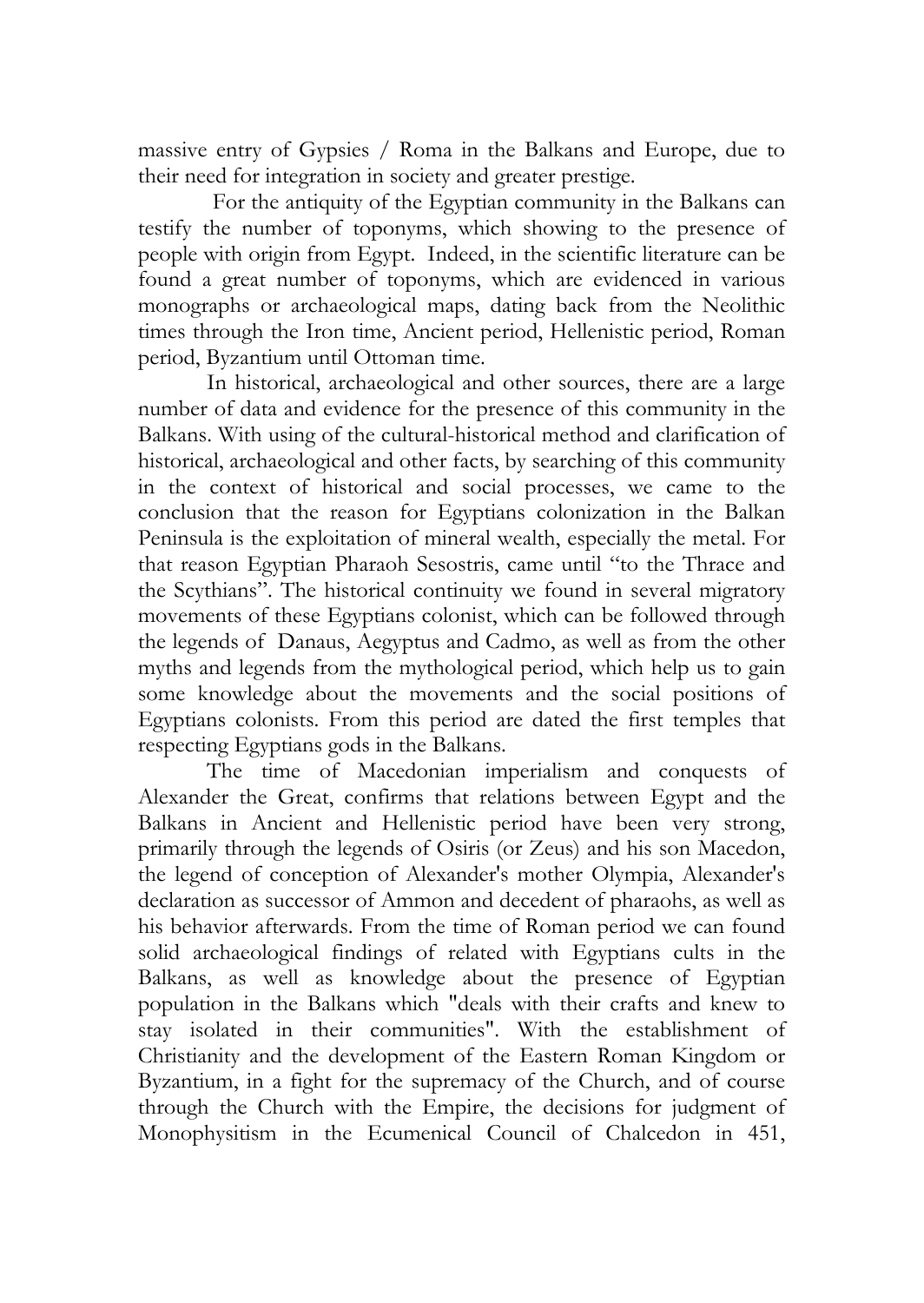certainly had its negative consequences on the population with Egyptian backgrounds in Balkan areas. In Medieval period data relevant to this community gives us the Archbishop of Ohrid Archdiocese Teophylact in the XII century. The XIV century is a period when Gypsies / Roma massively entering the Balkans and in Europe, when the confusions and uncertainties about Balkan Egyptians and Gypsies/Roma started, which last even until nowadays! During the Ottoman Empire, in parallel with the process of Islamization was the process of De-ethnicitization, which furtherer worsens the situation with the ethnic identity of the community of Balkan Egyptians. Although that parallel the Ottomans used two different ethno-names "Çingene" and "Kiptijan", the documents from that period shows that the two ethn0names point to the people whose didn't had a status of "raya" (serfs) but lived nomadic life. For that reasons in Ottoman documents the confusion continuing to exists, through which the identification of the members of the Balkan Egyptians community in this period is impossible. The both ethnonames (Çingene and Kiptijan) also are racial stereotypes, because despite the process of De-ethnicitization, the racial differences or the skin color, could not be equalized. Confusions in the identification can be felt also among the entries of the foreign travel-writes, but also and among some recent enlightenment writes. With the creation of nation-states in the Balkans, Balkan Egyptians territorially were divided into more of Balkan countries and they have been exposed to assimilation and majorization. The situation was the same during the period between two world wars.

With the development of the so-called "Scientific opinion" and the ideology of "Progress", affirmed by the national-romantics of the nineteenth century, based on the so-called Aryan model, racial prejudices against the Balkans Egyptians took the "scientific" dimension. Bearing in mind that a great number of Balkan intellectuals from the nineteenth century were educated at universities in Western Europe, laughter racial prejudices and stereotypes against Balkan Egyptians not only wasn't improved, but also "in scientific way" from the collective memory was deleted a fact the in the Balkans lives population with origin from Egypt. Denying the presence of Egyptians and Semite-Hamitic elements in the Balkans and Europe, and their systematization in a group of Gypsies/Roma, was and is an epistemological principle of numerous European schools, but and strategic policy of some countries and international organizations until today.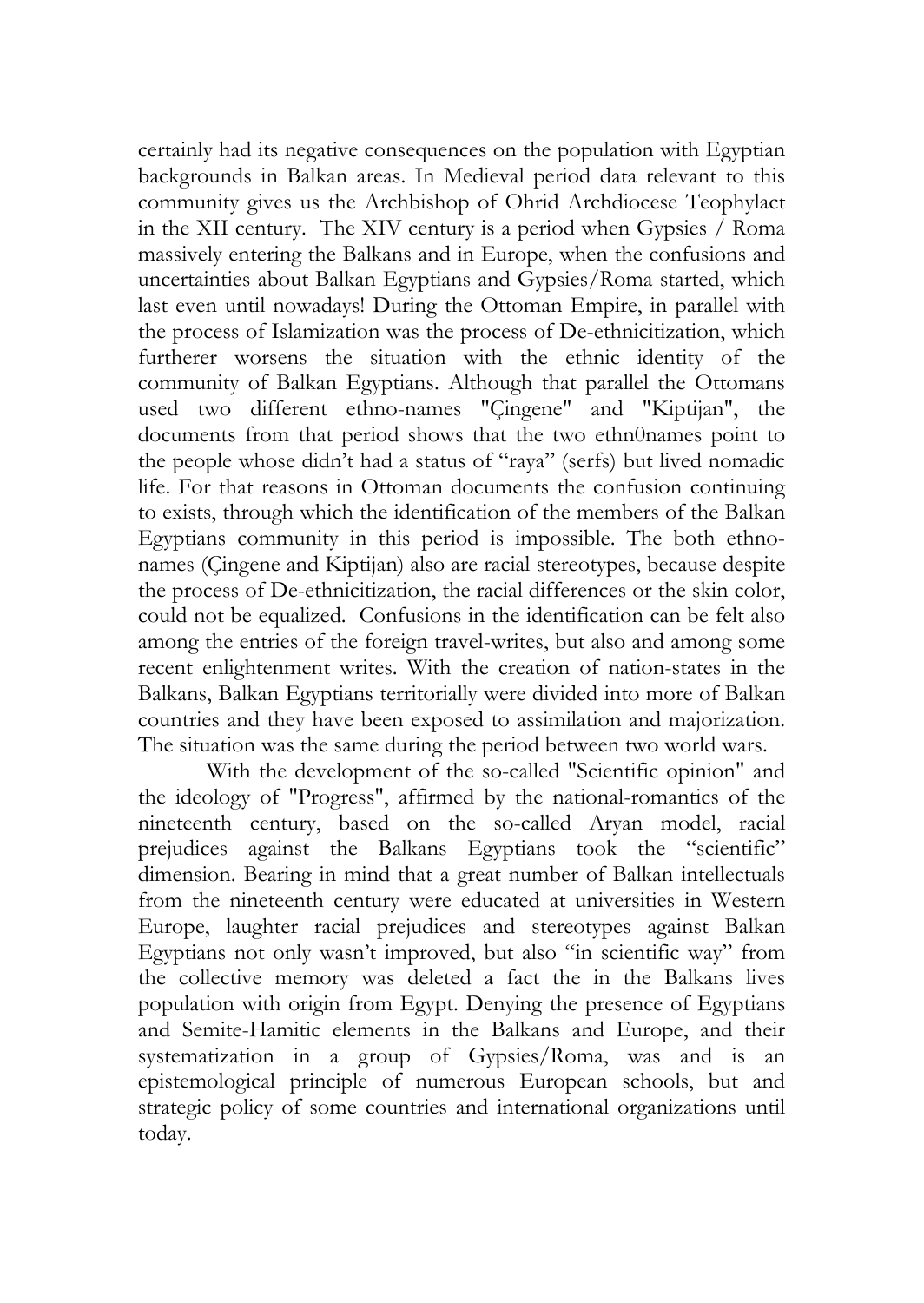After the World War II freedom of thought, conciseness, identity, freedom of speech, press, publishing, peaceful assembly and association are guaranteed. However, almost all Balkan countries, which became republics, didn't fully fulfill these rights and freedoms of citizens. The amendments to the Constitution of the SFR Yugoslavia since 1974, or precisely the articles 166 and 170 guaranteed the freedom of freely identity declaration of people, according to their conscience. Exactly these Constitutional guarantees were used by the members of Balkan Egyptian community from Ohrid, Struga, Resen and other cities in southwestern part of Macedonia, to freely declare their ethnic identity as Egyptians in the census of population in 1981.

On 24 June 1990 in Ohrid was held the Founding Assembly of the Association of Egyptians in Yugoslavia (SFRJ). With that act started the process of organizing of this community on socio-political organizations for requesting and realization of their rights. The process of awakening of ethnic consciousness and establishment of citizen's organizations of Balkan Egyptians developed in Kosovo, Serbia, Albania and the countries of Western Europe as the diaspora of Balkan Egyptians.

#### **\*\*\***

Balkan Egyptians are spread across almost all Balkan Peninsula, in small or large, local or regional communities with the awakened or unawaken ethnic consciousness. The greater part can meet in the southern and southwestern part of the Peninsula. They live in Albania, Greece, Turkey, Bulgaria, Macedonia, Kosovo, Serbia, Montenegro, and Bosnia and Herzegovina. Dependent on whether they have particular awareness or not, according to Bromley's classification, it is possible to categorize groups on ethnic or ethnographic communities. To our knowledge across the Balkan Peninsula Balkan live over 1 million Balkan Egyptians with awakened or unawaken ethnic consciousness.

Nowadays, Balkans Egyptians haven't their own unique language. As "native" or "mother tongue" they speak the language of the locality where they live or of the district from which they migrated in any closer past. In many cases members of this community in the Balkans are bilingual or polyglots. This linguistic phenomenon is explained by the fact that they are living as a stationed ethnic minority surrounded by other ethnic majorities, in cities or villages, where ethnic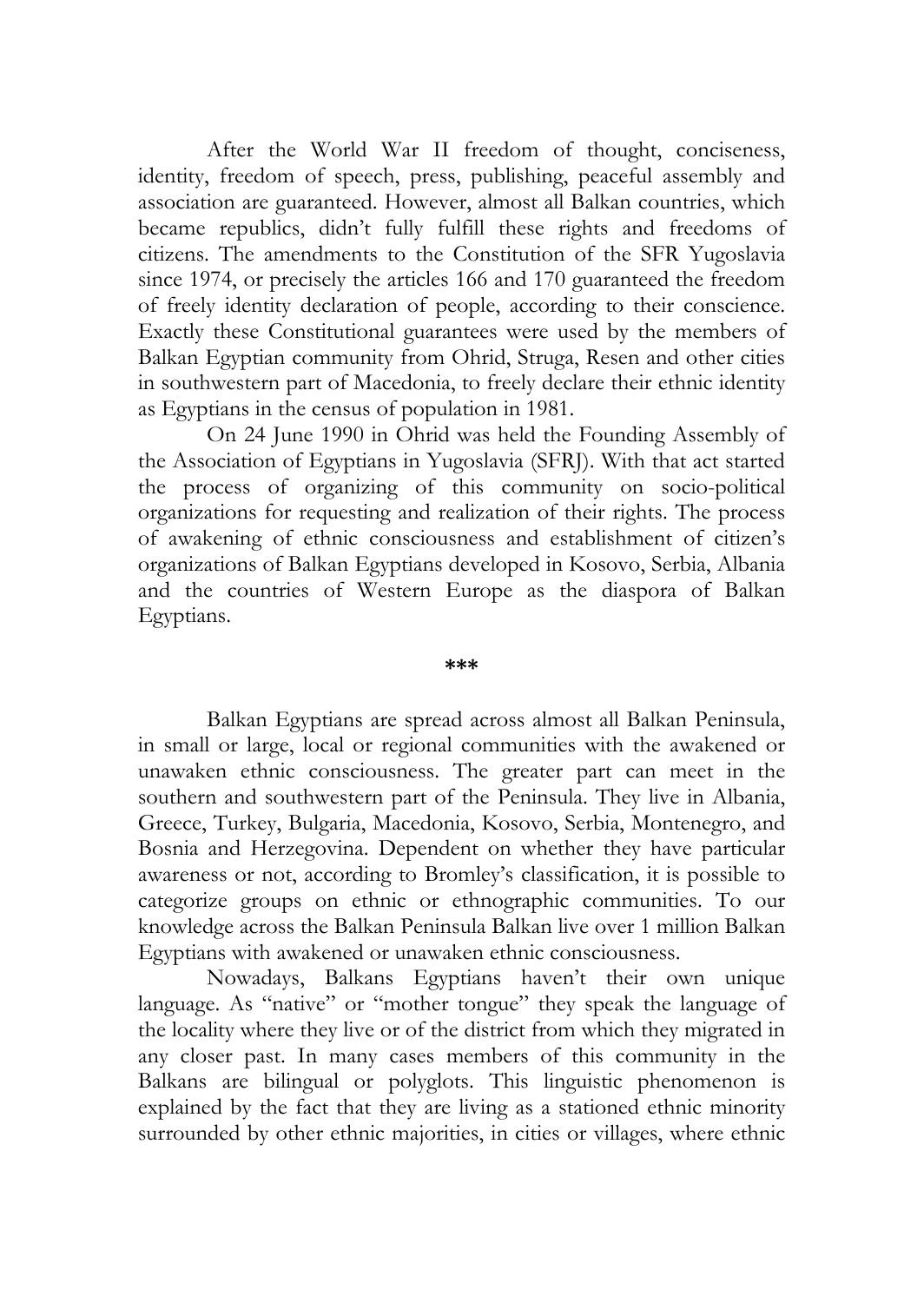contacts are direct and intensive, and it causing the linguistic assimilation or the acceptance of the majority language. However, the language phenomenon creates the most visible border between the Balkan Egyptians and Roma, because the Balkan Egyptians never spoke or speaking the Roma language, which is one of ethnic markers for Roma people.

 Since that ethnic identity is subjective category, the number of scientists have accepted the Weber's position that basically ethnic group is the subjective belief in common origin and the source of ethnicity shouldn't be ask on possession of ethnographic characteristics but on creating, cultivating and deepening the differences, which objective values can't be measured, without to the importance that some individuals are devoting to the social relationships. So, the ethnic identity is built on the basis of differences. On other side, Barth has shown to the ethnic boundaries as the main aspect of the ethnicity that represents the essence of the problem. It is not the cultural arsenal that transferring through the time, but ethnic boundaries: the internal contain is changeable and the ethnic boundaries remain. Ethnic boundaries are causing inter-ethnic relations: ethnic identity is formed and survives just by touching with other ethnic groups. In this context, through the scientific analysis is also observed ethnic identity of Balkans Egyptians, which identity has survived and verified exactly through the differences and ethnic bounders. With the lifestyle, customs and habits they are making the distinction between their own much "closed" community and the "Others" with whom are coming in contact. They are counting themselves as "the one and the only" in their local community or region, and they are feeling close relation only with their own kind. The first condition for what has been and still is in some parts of the Balkans, the adhered to endogamy.

With a great importance for Balkan Egyptians especially those with the unawaken consciousness is the phenomenon of ethnic mimicry or *preferred identity* or *identity of commitment,* which the members of the community explain with the common language and largely with the common religion with the dominant community. In such cases members of the Balkan Egyptians community are always "Other insiders" for the dominant communities in the Balkans, which can be very well noticed by the rarely, almost never associated marriages with "Other ours". But global experience shows that when social circumstances are varying and the ideology of preferred identity cannot explain the pragmatic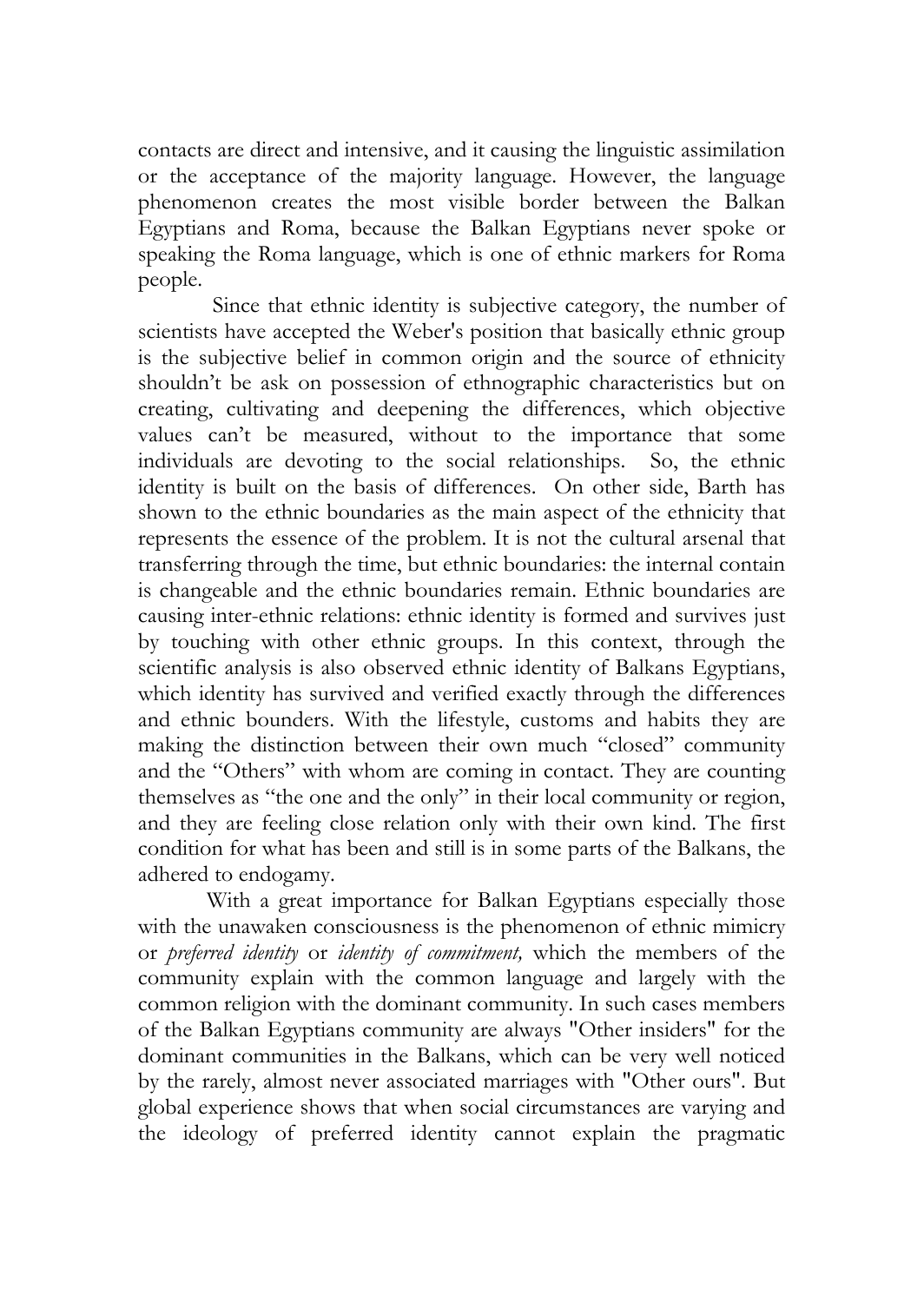antagonisms between "Other ours", the preferred "identity of commitment" loses the sense, than the individuals of minority community are feeling a need for greater solidarity and homogeneity in the "in-group" in which there is no "other insiders".

#### \*\*\*

The basic traditional profession of the greatest number of Balkan Egyptians has been metalwork and blacksmith craft. For the metal processing, especially for the blacksmith craft in the Balkan Peninsula bibliographic material is very poor, although the appearing of metals is one of the most important periods in human history. Our knowledge is that in the so-called Archaic period in the Balkans, everywhere where the mines exploitation of metal existed and where was a need for using or use of the metal, with great possibility can be assumed or felt a population with Egyptian origin. Indications we may find in a large number of authors, who speak for the exploitation and trade with mineral goods and metals in the Balkans. With the entry and invasion of the Celts from the West, as holders of a Latent culture in the Balkan Peninsula, revolution in the processing and use of iron was made. In the time of Roman Empire in the Balkan Peninsula, processing and use of metal, especially iron, gain even greater importance. The mining profession was improved and also played an important role in the Roman economy. In Medieval period the landlordism, the servitude of peasants and the cultivation of the land were the base of the economy, which implicated the metal processing, especially the blacksmith craft, to be one the most important service in each of the medieval states. The similar situation is during the Ottoman Empire where blacksmiths were also treated as serfs or as Raya, regardless of whether they worked in villages or towns. The blacksmith's tools and products, as well as, the process of processing are almost the same throughout the Balkan Peninsula, unlike their terminology in different languages of the Balkans.

The second profession among the Balkans Egyptians is the agriculture. Almost all Balkans Egyptians were occupied with farmer activities, especially those from Kosovo. Even the blacksmiths, as an alternative profession worked in agriculture with reasons to meet the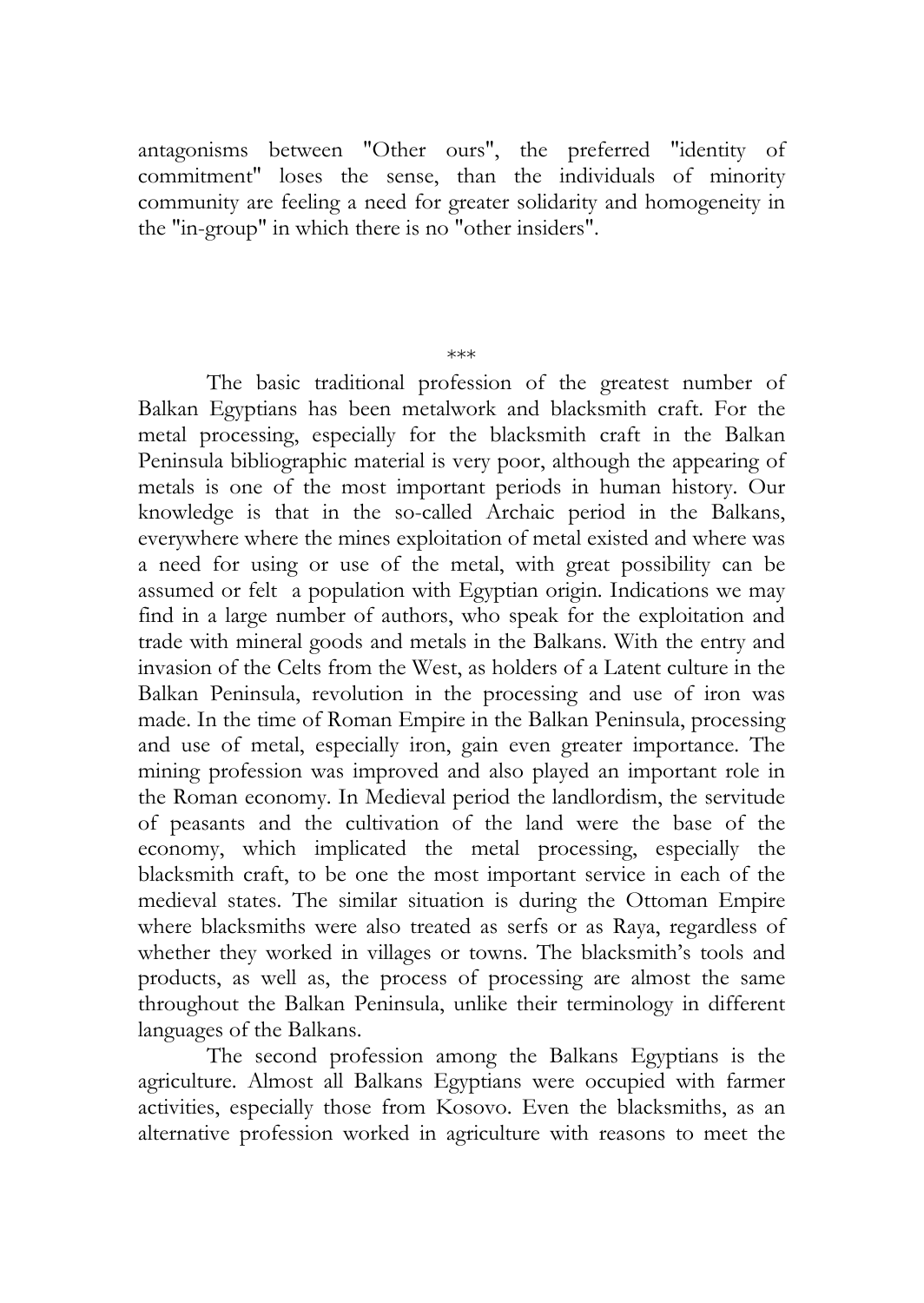needs of their family. The largest number of the people had their own land property, but some have worked as laborers on other properties.

Musician vocation is also one of the important professions for Balkan Egyptians. Large number of Balkan music virtuous originates from this community.

As other professions we may to mention the weaving craft mat, the broom making, the pottery, the brick-making, the coal-making, the mining etc.

Balkan Egyptians live sedentary life and never in their history in the Balkans they lived as nomadic/ wanderers or travelers, but always have been permanent population in the occupied inhabited settlements, in their quarters or "mahalas", which are mainly in centers of cities or villages.

Houses and traditional furniture of the Balkan Egyptians are largely dependent and depend primarily on natural conditions, geographical and ethnographic region, where they live of the Balkan Peninsula. However, as a main characteristic of Balkan Egyptians living in cities and neighborhoods, is that their homes are with two or more floors, where the ground floor serves as workshop, store or warehouse, while the upper floors are residential part for living. Rural homes are adapted to farming conditions, respectively, are home with the large yard and outbuildings, too. Traditional interior of Balkan Egyptians is also closely related with the area where they live as well as with religious affiliation.

Traditional nutrition of Balkan Egyptians is dependent on many factors, such as natural and geographical conditions, general economic development of the society, the ability of the family, religious prohibitions and regulations, agricultural income etc. Among the Balkan Egyptians nutrition has very important role on the different rituals and customs, or so-called the ritual nutrition, accompanied with many rules, taboos (prohibitions), sacrifices (Kurban) etc.

Bearing in mind that in the Balkan Peninsula, through the archeological findings we may meet jewelry since the most ancient times, we can say that in the Balkan Peninsula we have the significant presence of Egyptians influence on the ornament, starting from the Iron time, as a result of a migration of Egyptian human substrate. In this context we should particularly emphasize the large number of "amulets" with scarab application.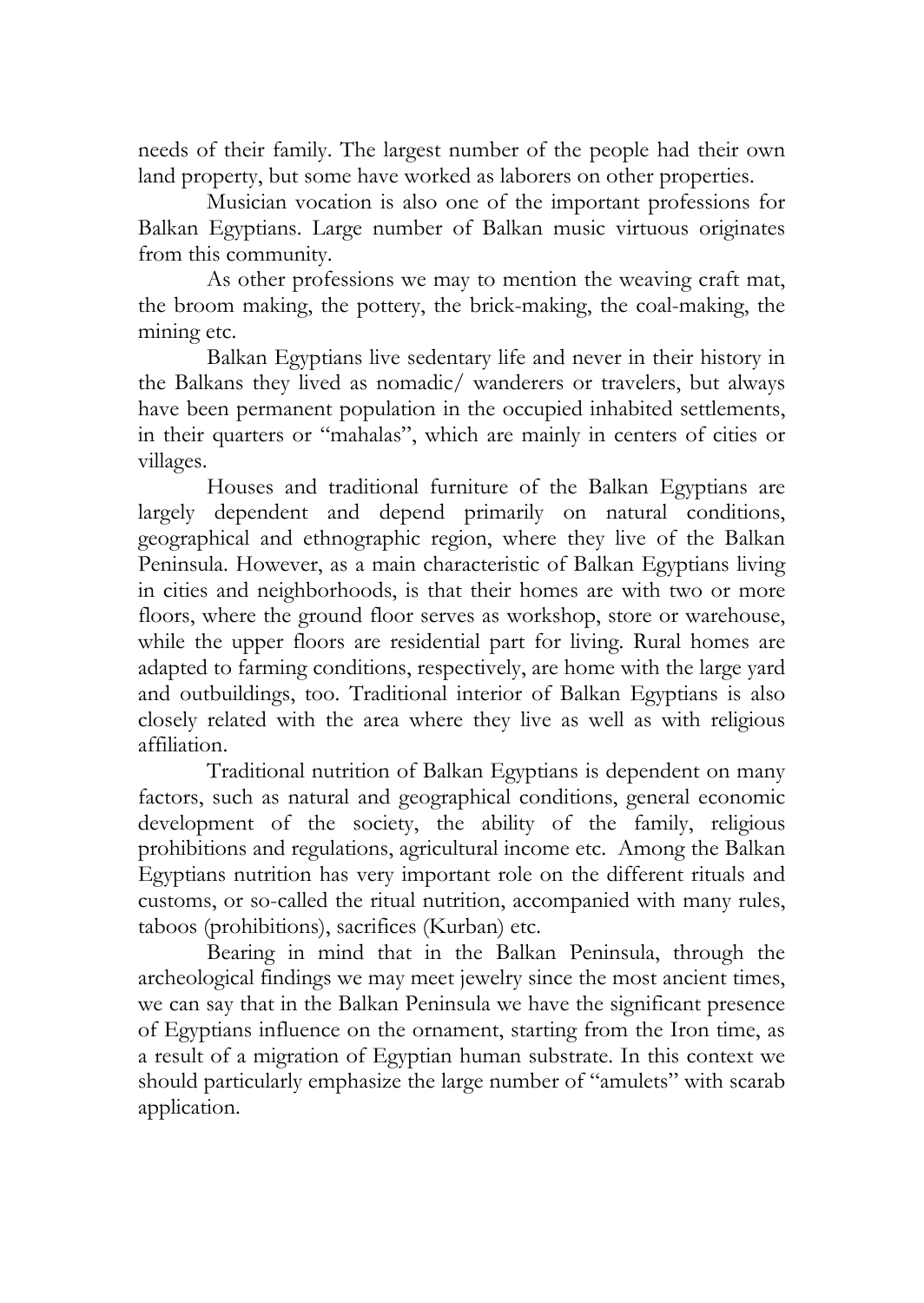Balkan Egyptians haven't their specific traditional folk costumes in the Balkan Peninsula, but in particular ethnographic regions we can meet that through tradition costumes they made boundaries with other ethnic communities. These parts of clothing that mark the ethnic boundaries, are in accordance with natural and geographical conditions of the particular region, as well as with ethnographic characteristics and external influences to the region.

Social culture of the Balkan Egyptians today is the same or similar to the respective cultures of other Balkan peoples and communities throughout the Balkans, depending of the ethnographic region. The social culture is formed over millennia and centuries, after their colonization in the Balkan Peninsula. Up to the Ancient Egyptian layer of social culture, from which today can still feel some trails, the array of components of external influences are accepted, caused by colonization and passaging of the other people in the Balkans, as well as by religious and social changes in this large period of time. From the social life of great importance are nucleus families, former extended families and former guilds organizations (esnaf).

Spiritual culture of Balkan Egyptians is very rich and diverse. This part of the culture of this community at large proportion is similar or the same as the relevant culture of other ethnic communities at the Balkan Peninsula. Indeed, at the spiritual culture of the people and communities in the Balkans there are large number of features that are analogous to some that were noticed by classical authors in Ancient Egypt, which elements in the Balkans are brought by the Egyptian colonists.

Folk Knowledge, known as a summary of knowledge and beliefs about everything that exist around us or knowledge about the nature, man and society is very interesting realm for research and analysis. Under the comparative method of this folk knowledge in the Balkans and with written documents of practices from Ancient Egypt we may find a lot of connections and even continuity, not only among the Balkan Egyptians, but also among the other Balkan peoples and communities. Through the comparative analysis such connections can be seen in folk knowledge about Earth and the Space, the year seasons and weather phenomenon, in demonology and in a folk knowledge related to plants and animals.

Elements of the ancient Egyptians spiritual heritage among the Balkan Egyptians can be felt into the magical-animistic folk medicine,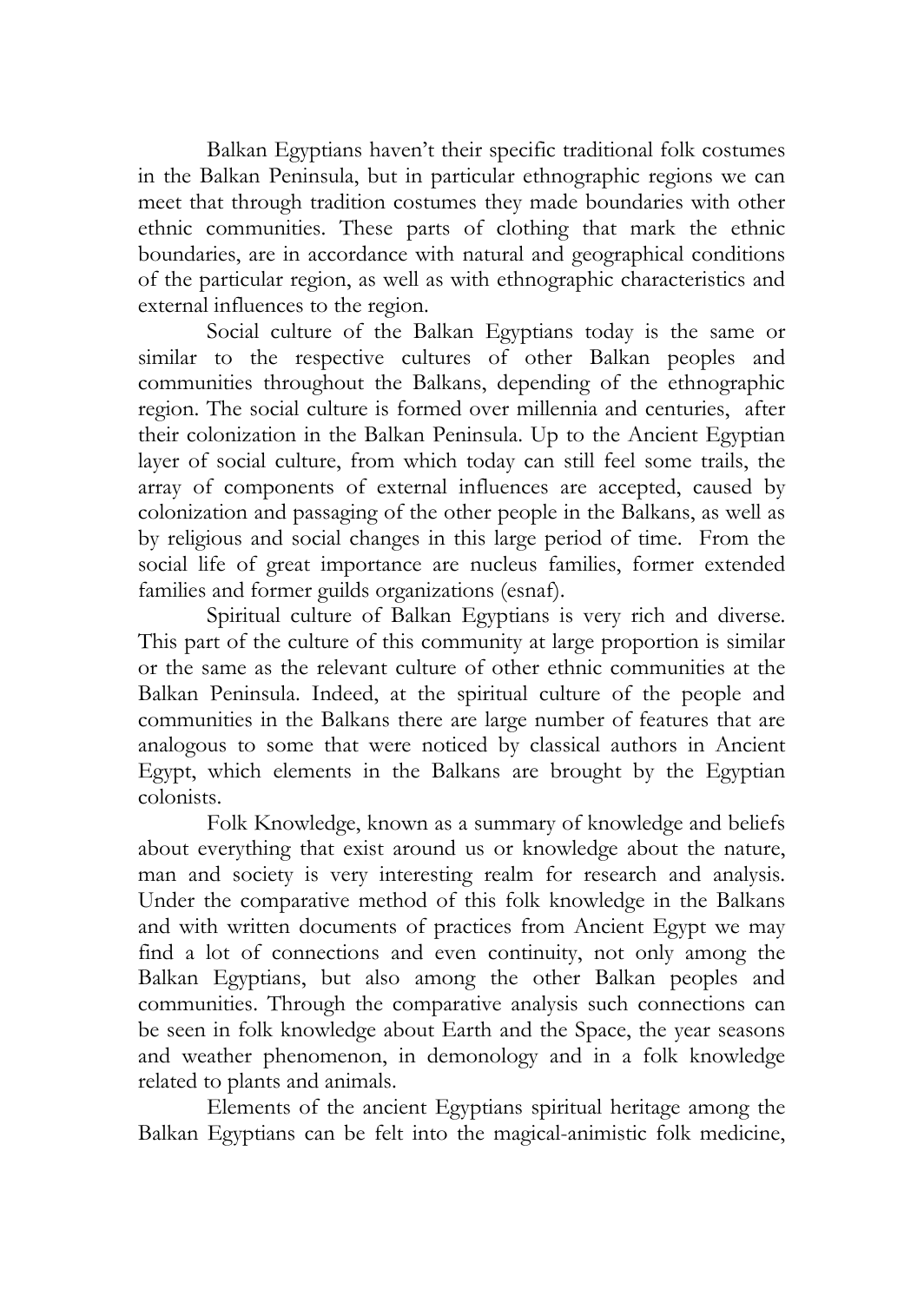more precise in amulets, believing in "the evil eye" and in the so-called "white magic" etc. But the most of the elements of folk medicine, especially from medical medicine are with Balkan origin, bearing in mind the diversity of plants that are used for medication treatment, on dependence of the natural and geographical conditions and clime in the Balkans.

 Oral Folklore of Balkan Egyptians is a rich and took an important place in the spiritual culture. But, other ethnic communities have adopted some elements of the oral folklore of Balkan Egyptians as their own, so the number of legends, folk stories, folk songs and dances that are still a live part of the Balkan Egyptians culture, nowadays can be found in a literature and folklore of other Balkan peoples and ethnic communities. One of the most famous legends desired by blacksmiths with Egyptian origin in the Balkans is that one for establishment of the blacksmith craft related with several fragments from the life of "Azreti Daud" (David).

Applied Folk Art of the Balkan Egyptians or their figurative realizations deserves appropriate attention due to their diversity and of aesthetic values. This kind of special creativity can be found in a big number of creative handy-made products made by very diverse materials (wood, wool textile, metal, clay). In some cases they can meet on the ornaments that represent ethnic symbols of Balkan Egyptians while associating to the Ancient Egypt, such as pyramids, sun with the eight rays, wings of Osiris etc.

To the Folk Dances and Dancing is reserved a special place among the folk creativity of Balkan Egyptians. They have a long tradition by considering the fact that the most important events of people's lives were and are associated with dance. Regularly, dancing is present at the weddings, but also in other parties, especially on popular meetings on occasion for various holidays. Among this community we may some extreme virtuosos of the vocal and instrumental folk music. Among the others we may to point to the family Majovci from Debar/Dibra in Macedonia, who are playing on surle (rostrum) and drum, as well as Llavër Bariu from Permet, Albania, who plays clarinet. Other instruments that are used by Balkan Egyptians are: violin, accordion, "lahuta", "qiftelia" etc. Prevailing way of singing is monophonic or one-voice singing. Very usual is and so- called polyphonic singing or singing with two voices or even with three voices.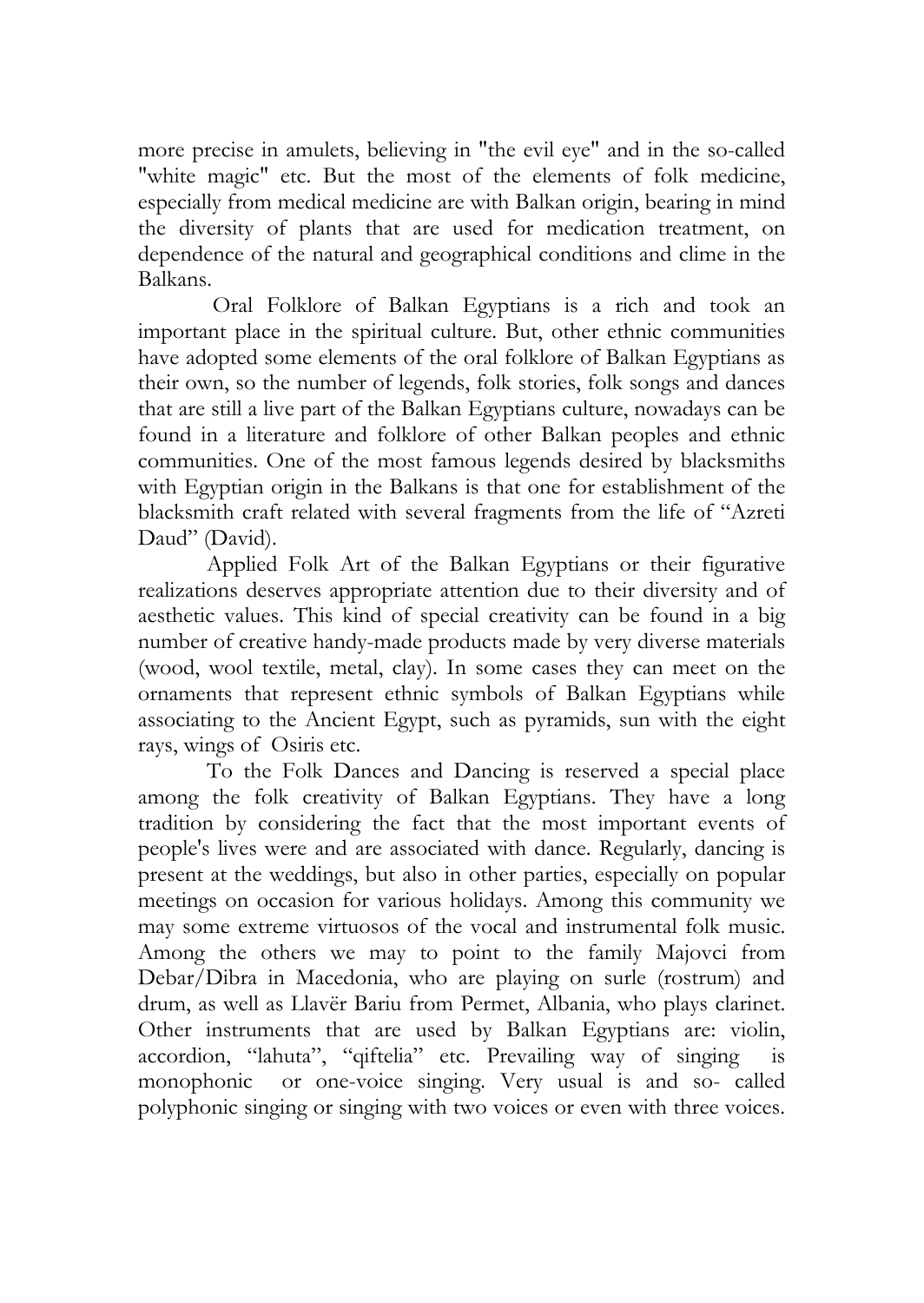Singing with three voices is especially characteristic for the Balkan Egyptians from the southern Albania, Epirus and Ohrid-Prespa region.

Folk believing and religions are important element of the spiritual culture of Balkan Egyptians. The period of migration of Egyptians colonists was a period of polytheism, which causing to meet the traces of old temples of Egyptians gods in the Balkans. Lather, Balkan Egyptians had accepted monotheistic religions-Christianity and Islam. Nowadays members of the Balkan Egyptians community belong to more religious groups, but the majority of people are Muslims.

For the customs from the life cycle of Balkan Egyptians, we may say that there are present magical-apotropaic ceremonies and rituals to ensure the welfare, fertility, mercy from the God as well as the protection from evil forces,. This is especially present in customs and rituals during the birth, circumcision and weddings. Among the Balkan people, especially the among the Balkan Egyptians, in ceremonies and rituals is a large use of numbers: 3, 7 and 40! These numbers had the symbolism and their great use in the mythology and culture of Ancient Egyptians, but also in culture and believing of almost all peoples and communities in the past and nowadays.

Among Balkan Egyptians holiday's traditions are in practice, too, respectively the so called customs of the annual (calendar) cycle. Besides the Islamic holiday of Ramadan and two Eid Mubareks, worth is to mentioning the St. Athanasius, the Summer Day, the St. George, the St. Naum, the St. Demetrius etc., which are celebrate in special (non-Christian) way although most of the members of this community are Muslims.

Of great significance are the customs during the labor, customs and traditions of Juridical practice, and other custom primarily related to the hospitality.

\*\*\*

As an important conclusion of our thesis is that the Balkan Egyptians have their special contribution into the Balkan's ethnical and cultural "melting pot". Undisputable is their ethnic particularity, because it is verified through the ethnic boundaries that are established and maintained despite contacts with the others, and if one group keeps its own identity despite contacts or between contacts, it must have welldefined criteria that are signaling the belonging.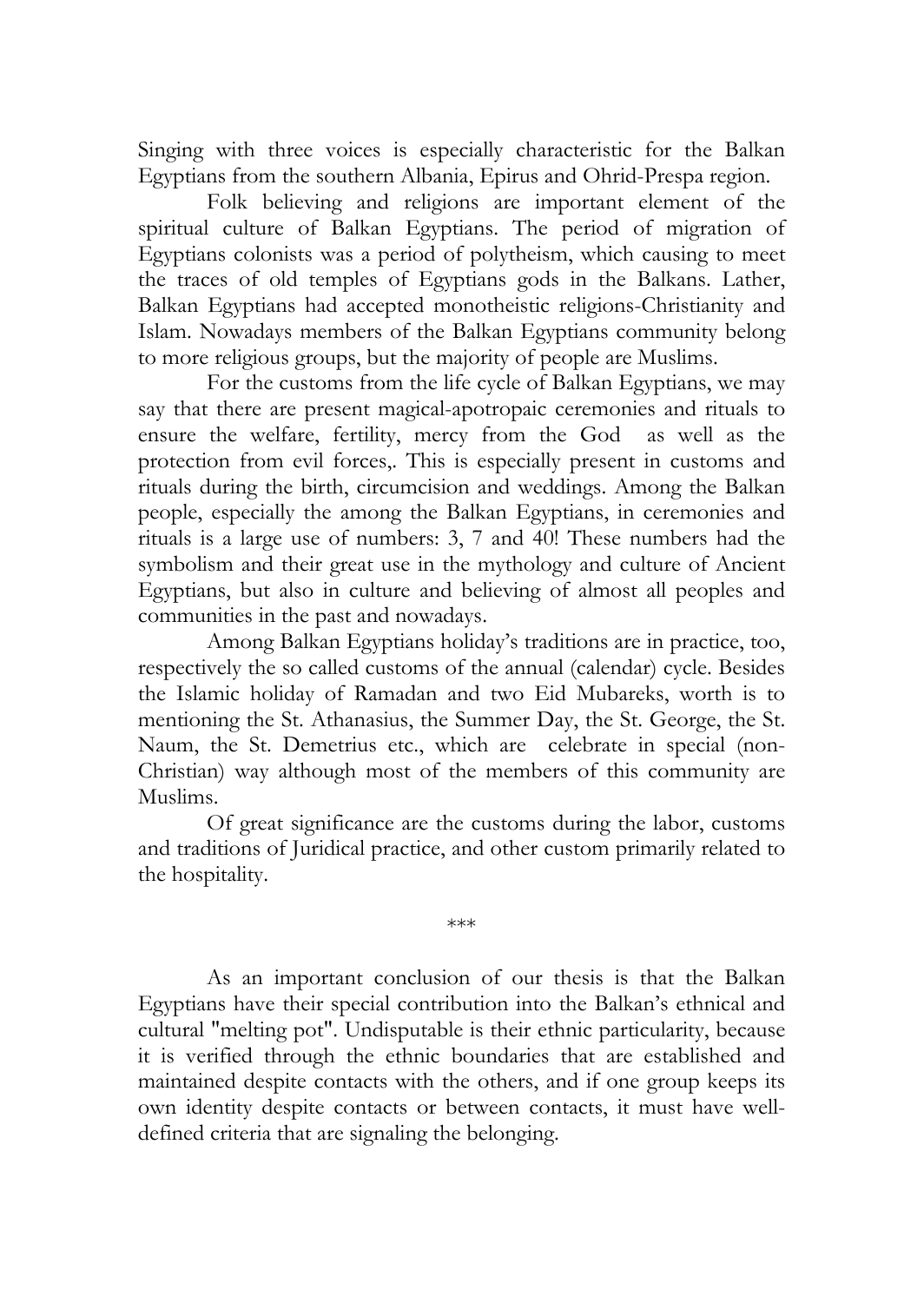Through an interdisciplinary approach, with the help of social and cultural anthropology (ethnology), archeology and other sciences, we are thinking that created a solid scientific basis to answer the most of the questions about the history of the Balkan Egyptians, primarily the dating of Egyptian colonization in the Balkans. We linked the colonization with the development of mining and the Iron time, as well as we with the desire of the pharaohs from the nineteenth dynasty of the Ancient Egypt to exploit as much as possible ore quantities for their needs. With this attempt to reconstruct the ethnic history of Balkan Egyptians with a certain continuity, which history is very exciting, tragic and covered, we may come to the position of the protagonists of the historical-anthropological approach: "that is not possible to answer the question why the history of certain community is different from history of other communities and why, for example, the so-called "natural peoples" (primitive) haven't their history?" Indeed, we would add that the Balkans Egyptians have very valuable traces of their history, but they hadn't the historians who would write it. Their history significantly is different from the history of the others, dominant communities and peoples in the Balkans.

In the ethno-culture of Balkan Egyptians, or into their particular local or regional communities through the entire Balkans can meet the phenomenon that are occurred under the influence of neighboring communities and peoples who live in the proper ethnographic region. The first and foremost is the influence on the language. Those Balkan Egyptians who live in Albania and Kosovo are under the influence of the Albanian ethno-culture, those in Belgrade under the influence of Serbian culture, those in Bulgaria under the influence of Bulgarian and so on. The religion has a strong influence, too. The Balkan Egyptians that are Muslims have significant symbol of Islamic culture and Christians of the Orthodox - Christian culture. However, with careful and detailed analysis, can be notice and a pretty influence of Balkan Egyptians to the culture of other communities and neighboring peoples in the Balkans, which are present as layers in their cultural inventory. Of course that the analogies in some elements of culture in the Balkans with ones that we can meet through the literature and preserved traces from the Ancient Egypt, does not mean direct ethno-genetic relations. However, according to the theory of cultural diffusion "the cultural elements mostly can spread through migrations, respectively through the contacts between different ethnic communities", it is mostly possible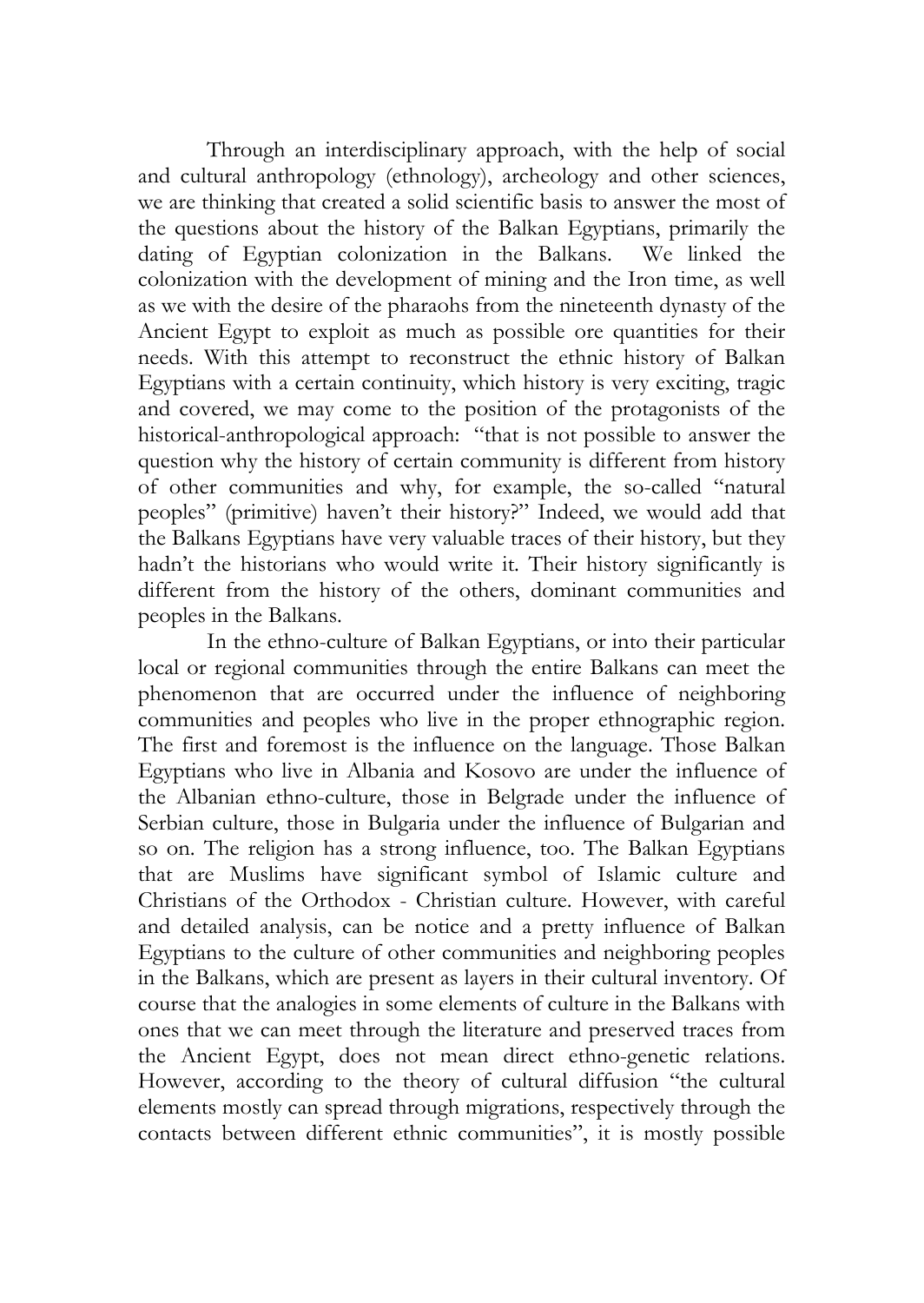that the cultural components of Ancient Egypt are spread in the Balkans through the migration and the influence by the Egyptians colonists.

The analysis of the ethno-culture in the Balkans and among which the Balkan Egyptians culture, primarily the spiritual culture, shows that two important cultural components are present: one is the so-called Mediterranean, and the other Indo-European. Mainly, they are in symbolic link and sometimes is very difficult to distinguish, and even more difficult to separate. The deepest and most extensive archaeological, ethnological and cultural researches are confirming this hypothesis in a much broader cultural garden, by revealing the Mediterranean lines as older and indigenous, while the Indo-European as younger and incoming (Антониjевић, Д., 1982: 173).

Comparative anthropology of the peoples from the Mediterranean reveals strong ties between the Egypt, the Middle East and the Balkans, from where according to the opinion of the majority of the scholars the agriculture and the livestock were brought in the Balkans and Europe. It can be said that nowadays members of Balkan Egyptians community probably represent the last link of a long chain which stretched from the behind, linking the Balkans with the Near East and Egypt. Mixing of the Egyptian and Eastern magic, superstition, mysticism, demonology, astrology and the eschatological figures of the Ancient Balkan and later the Greek-Roman philosophy brings up to the strong syncretism.

During the analysis we show that in the ethno-culture of Balkan Egyptians are stored traces from the different stages of human development. Somewhere we discovered the very begging and archetypes of some beliefs, ceremonies and customs that live and functioning until today. Although that some archetypes may to be in common to all Balkan peoples and communities and also to all humanity, Balkan Egyptians are using them in their own way. Some of myths and symbolic rituals that have existed in ancient times in the "Old World" didn't lose the importance among the Balkan Egyptian even nowadays. By holding the tradition, they kept some ties established between their daily life and traditional old world of magic and beliefs.

Functional habitat, the holiness of fire, rules of hospitality, the strength of a family, kinship protective value, influence of leadership family, patriarchal authority, respect of women, women's devotion to the family duties, care for the honor and reputation and so on, are deeply rooted in the background of everyday life of ancient classical period in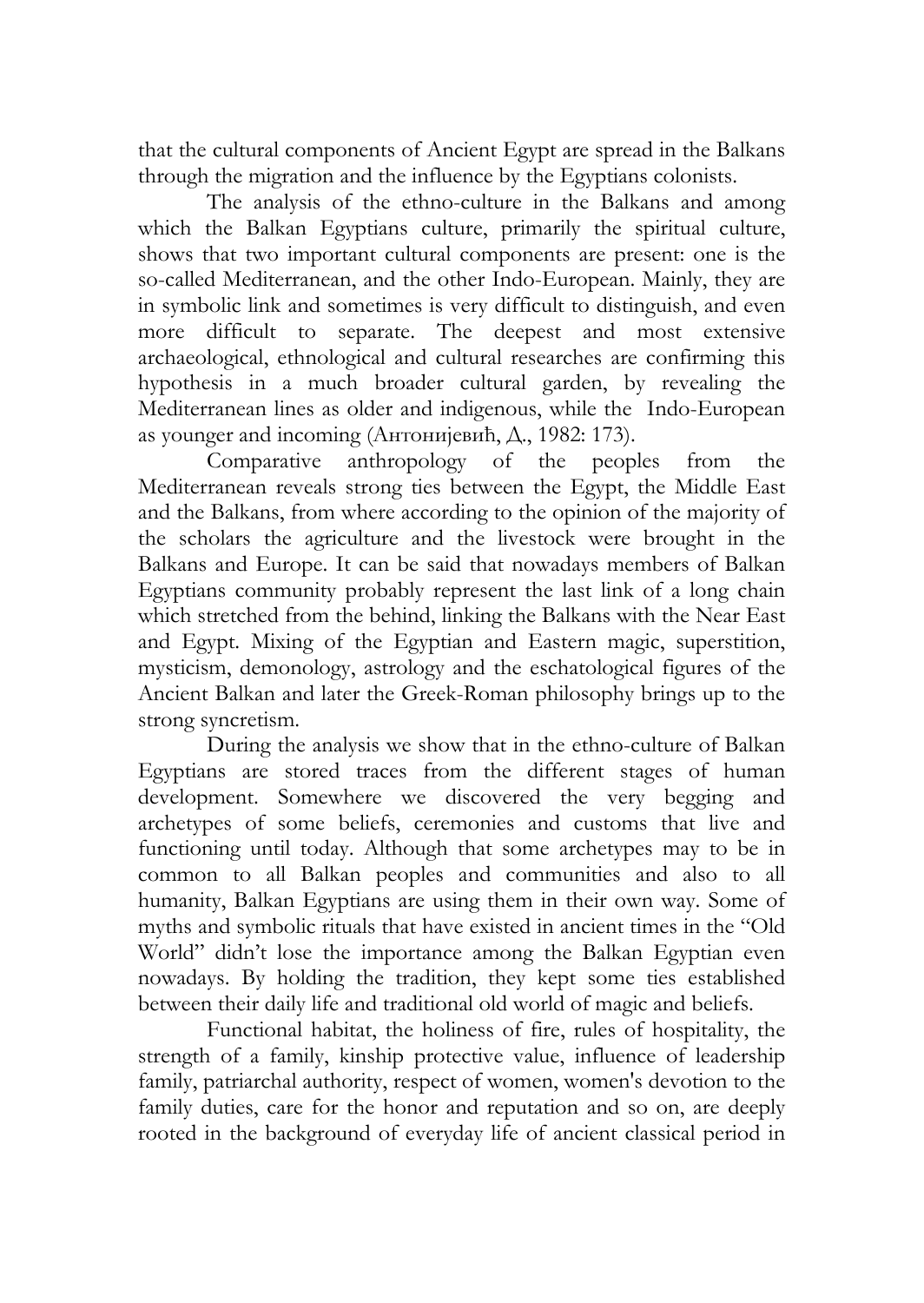the Balkans, for which the major part "were taken out of Egypt" as Herodotus wrote.

 In some parts we clearly highlighted those elements of culture that Christianity and Islam with their powerful effects gave the powerful seal on Balkan Egyptian ethno-culture. Among the others the most remarkable are the Byzantine, the Medieval and the Ottoman-Oriental cultural layers. There is no doubt that through the various elements of ethno-culture, especially in the elements of the spiritual culture, are visible the human efforts on different ways to challenge the self ignorance of the natural and social realities and to watch, to explain and to overruled the unity of many controversial amendment.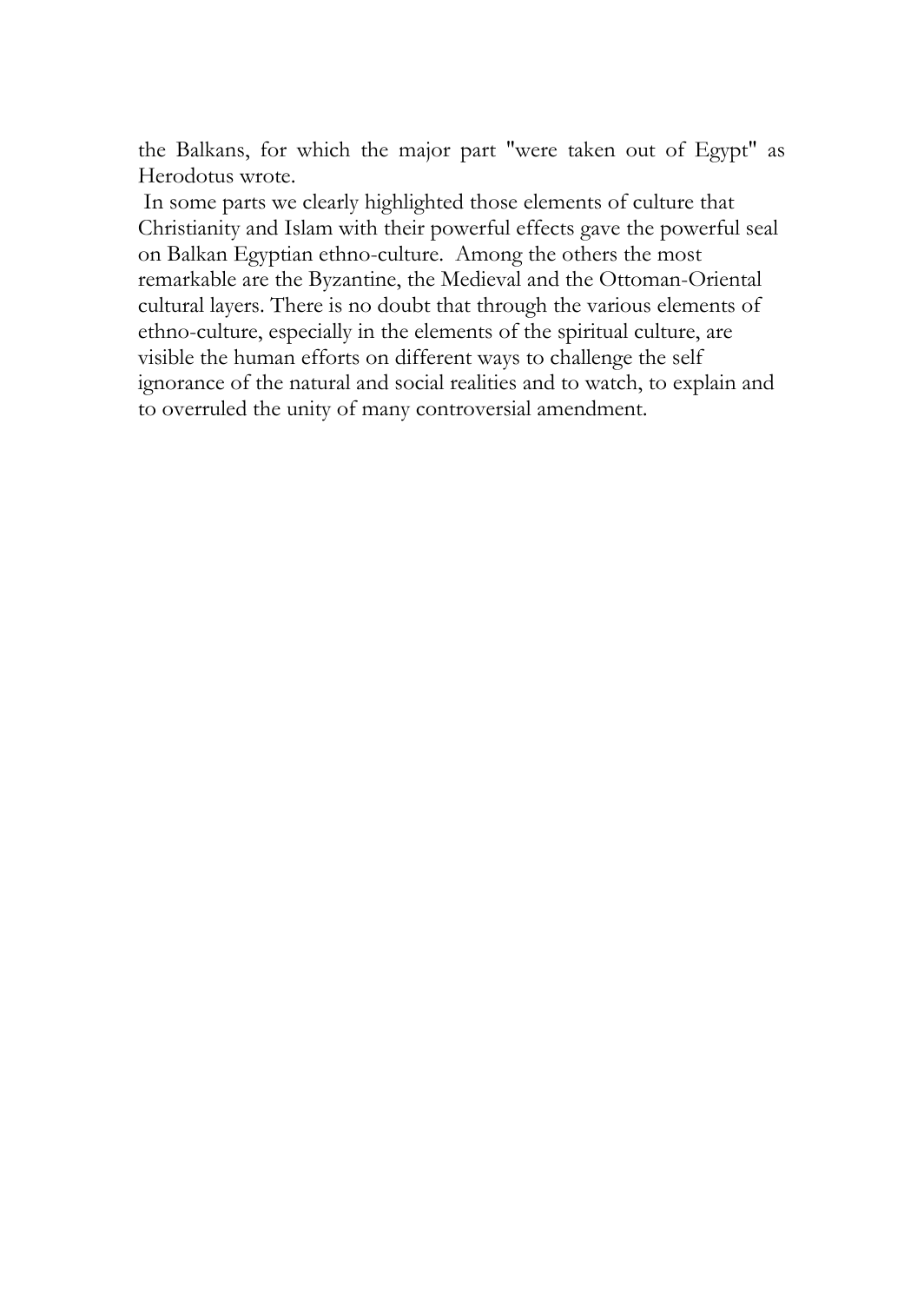## **Bibliography**

**Allam, S.** 1990, Everyday life in Ancient Egypt‐The status of women and marriages in Ancient Egypt. Guizeh.

**Allport, G.** 1976, Formation of In‐Groups, Ethnic identity in Society, Chicago.

**Андреев, М.** 1979 Българското обичайно право. София.

Анђелковић, Б. 1991, Археолошки материјал блискоисточног порекла у Србији, Гласник Српског археолошког друштва. бр. 7, Београд;

**Андерсон**, **Б.** 1998, Нација: замишљена заједница, Београд

Андрејић, Љ, 1970, Прилог библиографии о Циганима, Гласник етнографског музеја бр. 22, Београд.

**Антонијевић, Д.** 1982, Обреди и обичаи балканских сточара, Београд.

**Антонијевић, Д.** 1990,Ритуални Транса, Београд.

*Arnaudov, M. 1969, Очерци по българския фолклор. София*

*Arnaudov, M. 1971-1972, Студии върху българските обреди и легенди.* 

**Ашури Р., Земон Р.** 1996, Краток осврт на историјата на движењето на Египќаните на Балканот и во Македонија, Зборник на трудови за етногенезата на Египќаните во Македонија, Скопје, 9-85.

**Бајрајтаровић**, M. 1960, Ругова, Српски етнографски зборник, LXXIV, Београд.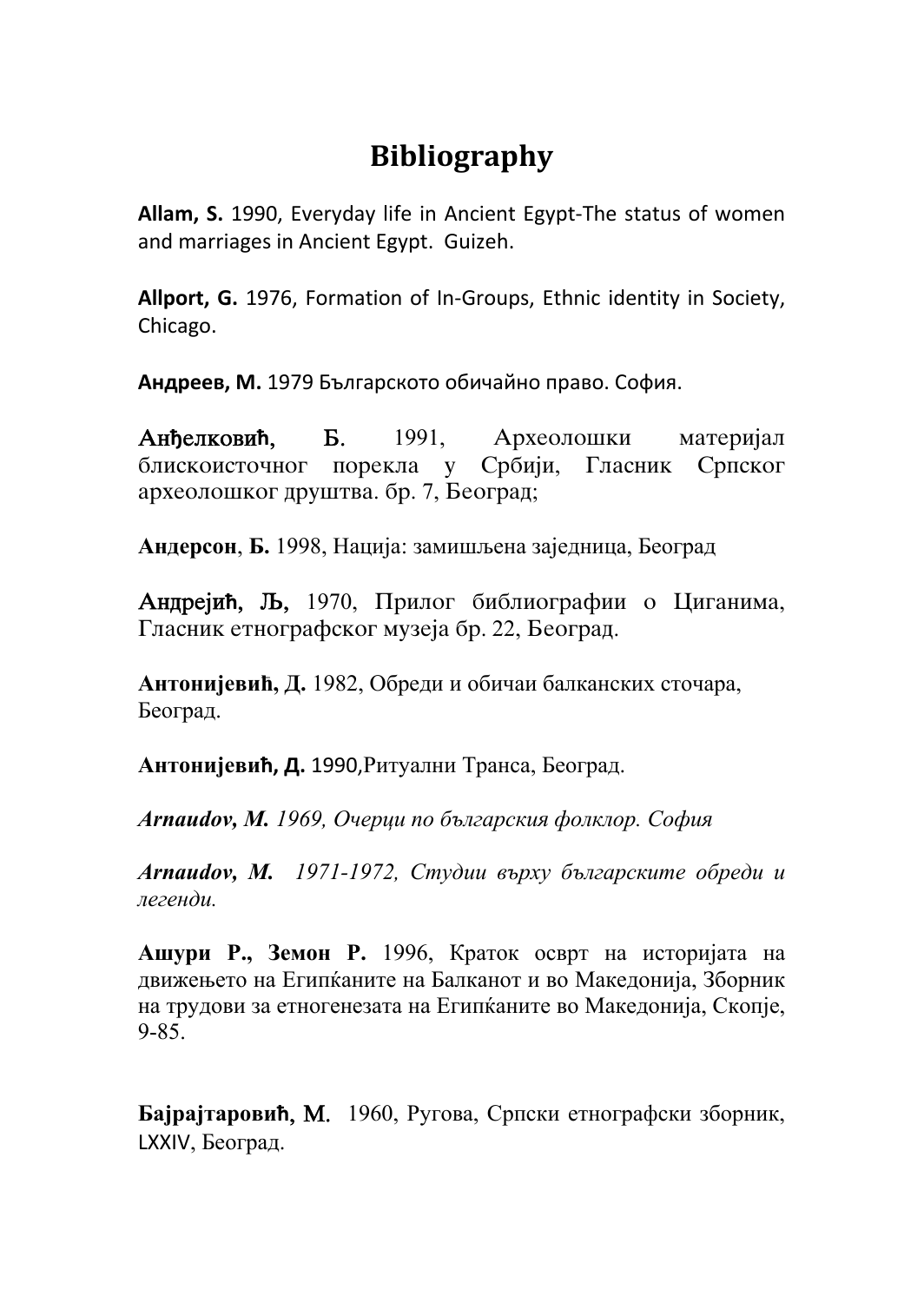**Бајрајтаровић**, M 1968 Традиционалне друштвене заједнице на Косову и Метохији, Зборник Филозофског Факултета, књ. Х1, Београд.

**Бакс, К.** 1986 Богатство земных недр. Москва

**Bandić, D.** 1982 Etnos. Etnološke sveske, 4, Beograd.

**Barth, F.** 1969 Introduction. – In: Barth, F. (Ed.) Ethnic Groups and Boundaries: The Social Organization of Cultural Difference. London, pp. 9‐38. ; Etničke grupe i wihove granice, vo Putinja, P., Stef‐Fenar, Ž. Teorije o etnicitetu, Beograd, 1997.

**Bastian, A.** 1869 Der mensch in der Geschicte. Berlin.

Белчев, Т. 1992, 4000 години македонска цивилизација и култура, Скопје.

Бенина-Маринкова, В., Паприкова-Крутилин, З., Антонова, И. 2000, Календарни празници и обичаи на Българите. Енциклопедия, София.

*Berisha, A.T. 2000, Gjurmave te stergjusheve- mbi etnogjenezen e Egjiptjaneve Ballkanik, Novi Sad* 

*Bernal, M. 1987, Black Athena: The Afroasiatic Roots of Classical Civilization, Volume I, Fabrication of Ancient Greece 1785-1985, Free Association Books Ltd, London (translated in Macedonian in 2009, Tabernakul, Skopje).* 

**Birget‐Smith, K.** 1960, Putevi Kulture, Opsta Etnologija, Matica Hrvatska, Zagreb.

**Biris, K.** 1954, Rrom kai Gyftoi: ethnografia kai istoria ton Tsinganon, Athens.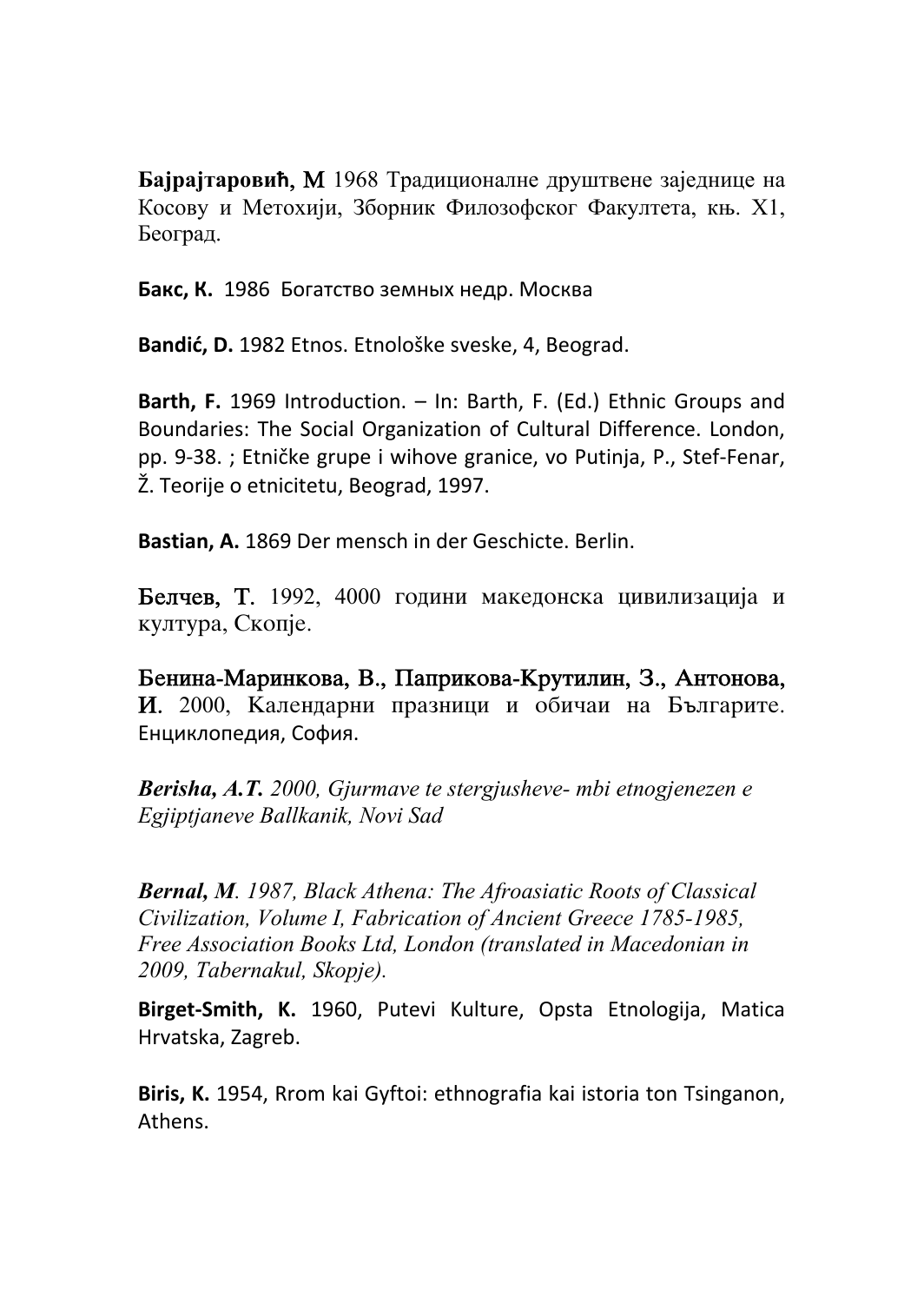Битракова-Грозданова, В. 1978, Египетски култови во Македонија, Жива антика, том 1-2, Скопје.

Богоески, К. 1997, Патеписците за исхраната во Македонија. Етнолог бр. 7-8, Скопје.

Божовиќ, Р. 1996, Културно-религиски обрасци на македонските Египќани, Зборник на трудови за етногенезата на Египканите во Македонија, Скопје.

**Ботвинник, Н.** 1979, Египетский фараон Нектанеб в новой редакции "Романа об Александре" ‐ В: Проблемы античной истории и культуры. ІІ, Ереван.

**Бромлей, Ю.** 1976 Етнос и етнография. София.

Вакарелски, Хр. 1974, Етнография на България. София

Василјев, Л.С. 1987. Историја Религија истока, Београд.

Вебер, М. 1976, Привреда и друштво, Београд.

Веселиновић, М., 1894. Кроз Косово (од Скопља до Косова). Београд.

**Вешовић, Р.** 1935. Племе Васојевићи, Сарајево.

Вилкен, У. 1988. Александар Македонски, Мисла, Скопје.

Влаховић, П. 1984, Народи и етничке заједнице света, Београд.

**Vlahović, P.** 1996, Čovek u vremenu i prostoru ‐ Antopologija, Beograd.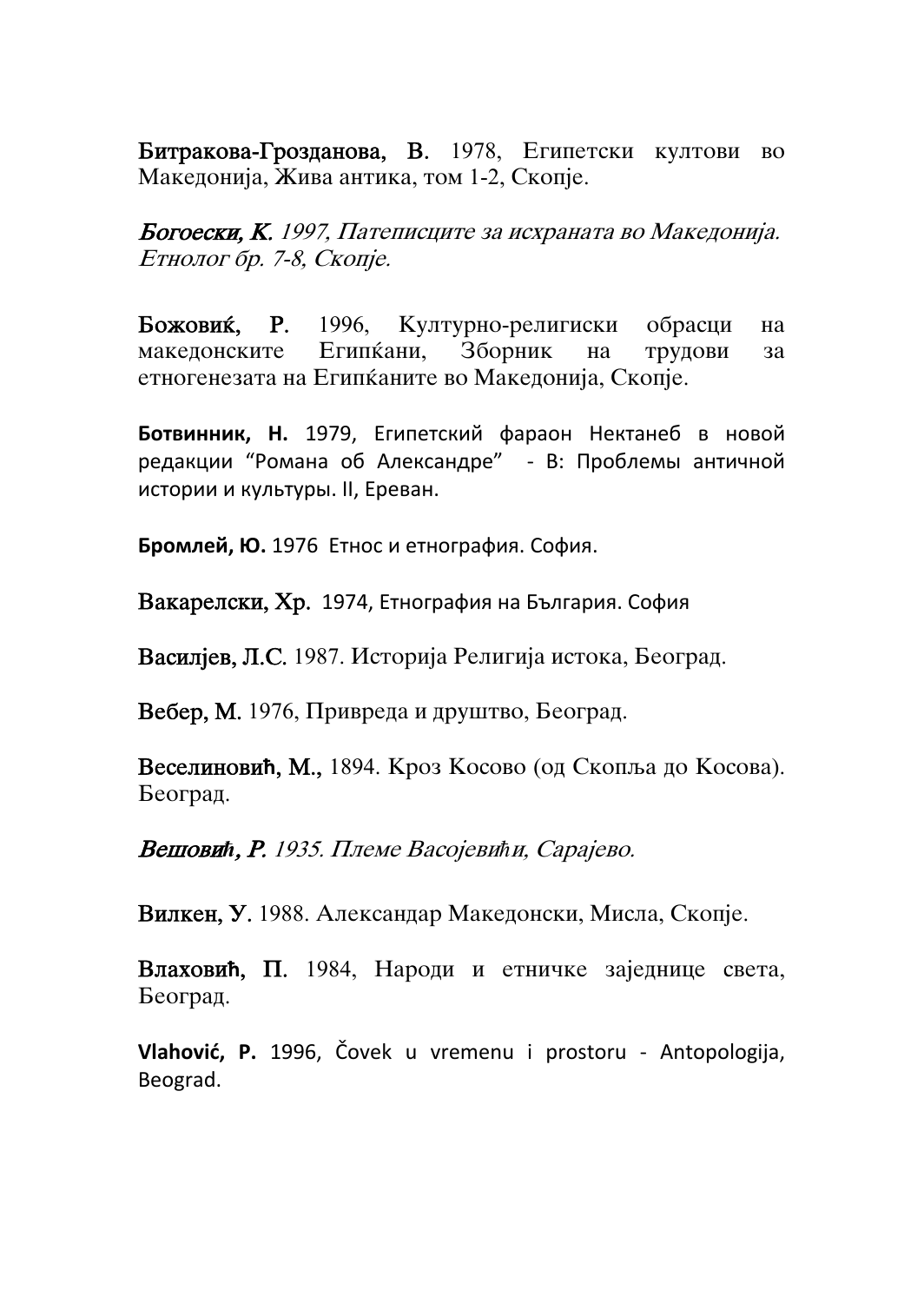**Volis Badž, E.A.** 1985. Egipatksa Religija ‐ egipatske ideje o zagrobnom zivotu. Beograd.

**Voss, Ch.** 2004, Language attitudes of a phantom minority. – In: Скривене мањине на Балкану. Београд, 51‐61.

**Вукановић, Т.** 1961. Вирџине, Гласник Музеја Косова и Метохије, књ. VI, Приштина.

Вукановић, Т. 1966. Прешево, Врањски гласник, књ. II, Врање.

Вукановић, Т. 1983, Роми (Цигани) у Југославији, Врање.

**Вукмановић, Ј.** 1932. Меѓу Барским Циганима, Записи за октомбар 1932, Цетиње.

**Вулић, Н.** 1932, Један нов гроб код Требеништа, Гласник Скопског научог друштва, књ. 5, Скопље.

Гарашанин, М. 1988, Настанак и порекло Илира. – В: Илири и Албанци, САНУ, Београд.

**Gavela, B.** 1978. Etrurci ‐ istorija, kultura, umetnost, Beograd.

Tенчев Ст. 1989, Terennoto etnografsko izsledvane, Veliko Търново.

**Георгиев, Г.** 1953 Желязодобивната индустрия в Мървашко (планината Али ботуш и съседните й планини). – В: Рударството в Югозападна България и Югоизточна Македония. София, с. 1‐125.

Георгиева, Р., Спиридонов, Т., Рехо, М. 1999, Етнология на траките. София.

**Геров, Н.** І, 1975/ 1895; ІІ, 1976/ 1897; VІ, 1978/ 1906 Речник на българския език. София/ Пловдив.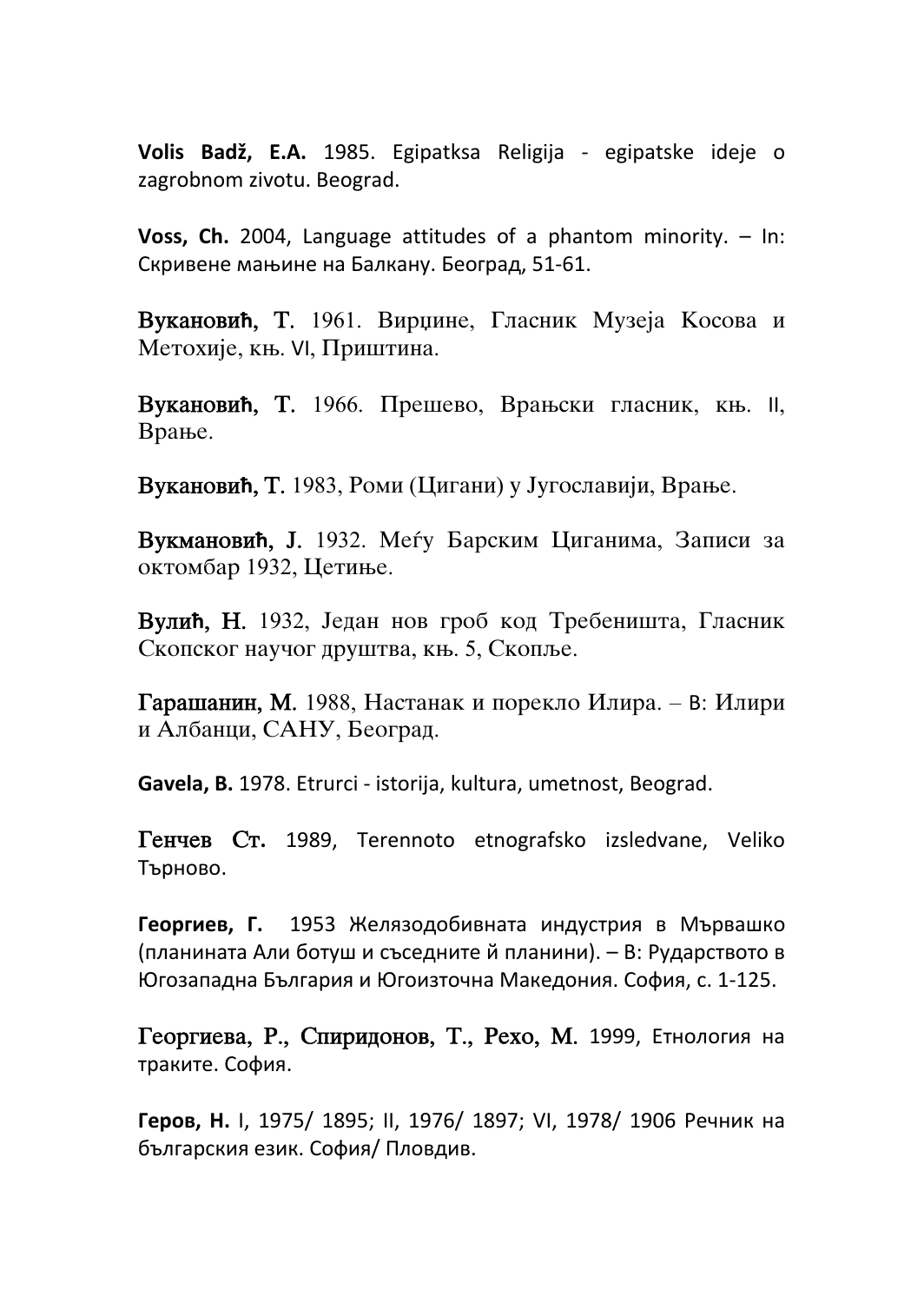**Gerc, K**. 1973/ 1998 The interpretation of cultures/ Tumačenje kulture. Beograd.

**Георгиева, Цв.** 1999 Пространсво и пространства на българите ХV – ХVІІ век. София

*Golubic, M. 1970. Istorija hriscanske crkve, Beograd.* 

**Gossiaux, J.-F. 2002** Pouvoirs ethniques dans les Balkans. Paris

*Griffe, M. 2001, "Egypt - from 3200 BC till present day", Tableaux Synoptiques De L'Historiere (TSH), Le Cannet, France.* 

*Daglas, M. 1990, Natural Symbols- Exploration in Cosmology/ Prirodni simboli, Novi Sad-Pogdorica.* 

*Denich, B. 1974 Sex and Power in the Balkans. – In: Rosaldo, Z., Lamphere, L. (ed.) Woman, Cultute and Society, Staford, 243-262.* 

*Dino, L. 1997. Rromet dhe Egjiptjuanet - dy etni me prejardhje te ndryshyme,Tirana- ръкопис*

*Dino, L. 1998. Adetet e dasmes te Egjiptjanet e Permetit,Tiranaръкопис.* 

**Джуджев, С. 1975. Българската narodna muzika, tom 2, София.** 

Дрљача, Д. (ред.) 1989, Прилози проучавања етничког идентитета, САНУ, Боеград.

Дробњаковић, Б. 1960, Етнологија народа Југославије, Београд.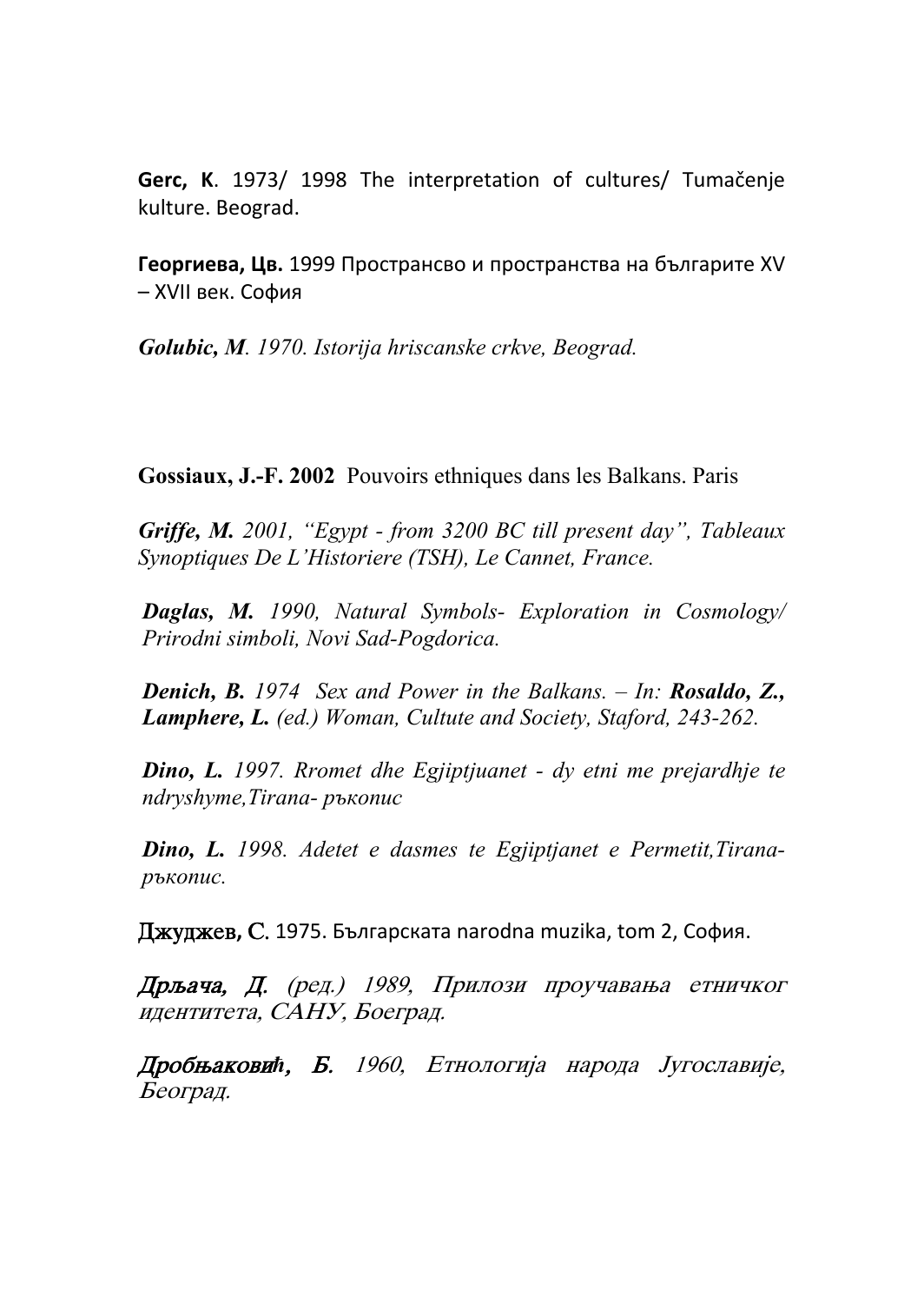*Duijizing, G. 2000. Making of Egyptians in Kosovo and Macedonia, Religion and Politics of identity in Kosovo, London.* 

*Ђогђеvіћ, Т. 1932, Наш народни живот, кн. VI. Београд.* 

*Ђогђеvіћ, Т. 1933, Наш народни живот, кн. VII. Београд.* 

*Đurić, R. 1987, Seobe Roma- krugovi pakla i venac sreće, Beograd.* 

*Elijade, M.1991. Istorija verovanja i religijskih ideja, tom. 3, Beograd.* 

*Erikson, E. 1968 Identity, Youth and Crisses. New York.* 

*Eriksen, T. H. 1993, Ethnicity and Nationalism, London.* 

Земон, Р. 1996, Етно-демографски карактеристики на Египќаните во Македонија, Зборник на трудови за етногенезата на Египканите во Македонија, Скопје

Земон, Р. 1997, Исхраната во обредите и обичаите кај Египканите/Еѓупците во Македонија, Етнолог бр. 7-8, Списание на Здружението на етнолозите на Македонија, Скопје, 233-240.

Земон, Р. 1997, Традиционалните занимања на Еѓупците во Дебар, дипломска работа, ПМФ, Скопје

Земон, Р. 2000, Египканите/Еѓупците во миграциите на населението и етничките процеси во западна Македонија, Етнолог бр. 9, Скопје, 226-232.

**Земон, Р.** 2001, Балкански Египћани - истина о Египћанима са Косова и Метохије, Београд.

*Zemon, R. 2003, Balkan Egyptians- a short presentation about their history of Identity Building, Migartion waves and Ethno-cultural*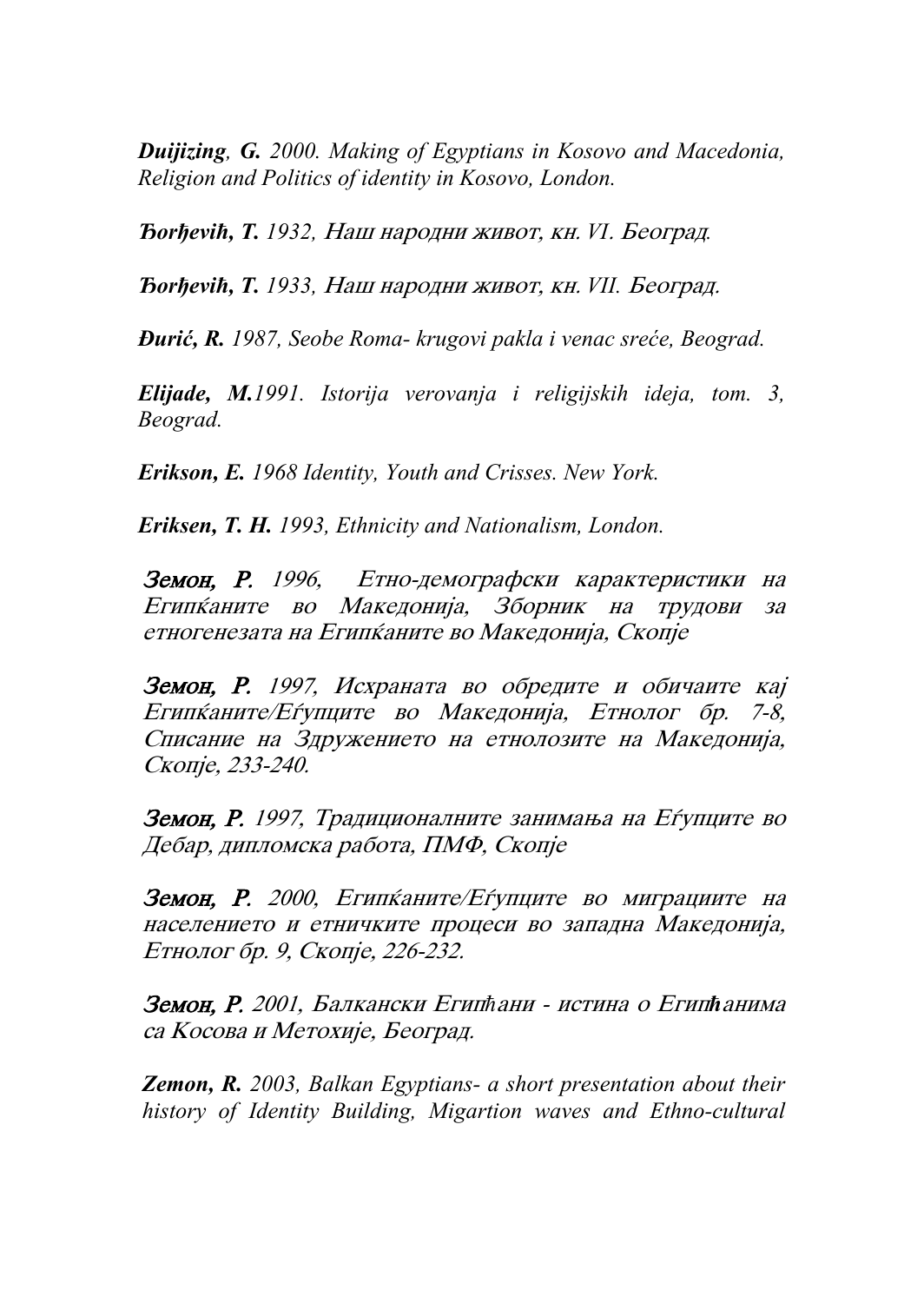*charachteristics. Paper ciruclated at the Council of Europe Seminar on Identity, Strasbourg 15-16 September 2003.* 

*Zeqo, M. 2003, Aleksandri - ose profeti i rreme, Koha Jone, Tirane, 26/07/2003* 

*Zigler, Ch. 2002, The Louvre - Egyptians Antiquites, Paris.* 

Зоговиќ, С. 1997. Исхраната и традицијата низ вековите, Етнолог 7-8, Скопје.

Иваноски, Р. 2000. Старите Египкани говереле со т.н. словенски јазик, Вечер, Скопје.

*Ions, V. 1968/ 1985, Egyptian Mythology/ Egipatska mitologija (prevod), Ljubljana.* 

*Ilustrovana istorija sveta, Stari svet, Beograd, 1983.* 

*История на България 5, 1985; 6, 1987 БАН, София.* 

Историја на Македонскиот народ, кн. II, Скопје, 1969.

Istorija na kulturata na Makedonija, MANU, 1 - 4, Skopje 1995-1996.

*Isajiw, W. 1974, Defenition of Ethnicity, Ethnicity 1, New York and London.* 

**Јелавић, В.** 1906, Француска извешћа о Босни, Гласник Земаљског Музеја XVIII, Сарајево.

*Jurkic-Girardi, V. 1981, Skarabej- mitoloski simbol Sunca, Arheoloski muzej Zagreb& Arheoloski Muzej Istre Pula, Zagreb-Pula, (katalog od izloba Egiptaski skarabeji od 3. VI-5.VII. 1981)* 

*Kaser, K., Halpern, J.M. 1997 Contemporary research on the Balkan family, anthropological and historical approaches. – In: Гласник Етнграфског института САНУ, Београд, 63-72.*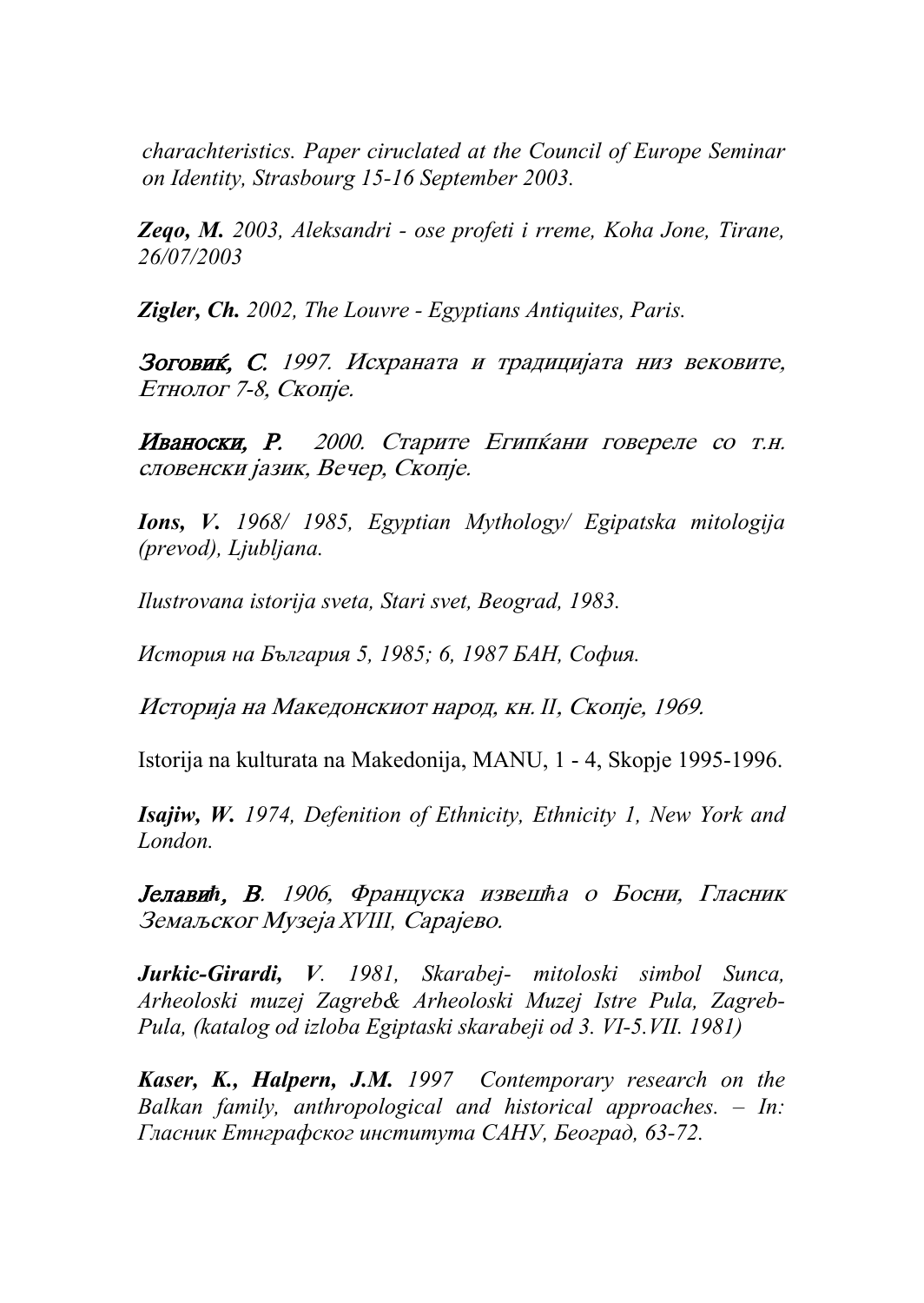*Katapano, Gj. Falaschi, N.V., Rizaj, S. 1996, Shqiparet popull i ndare, Peje.* 

*Kazer, K. 2002 Porodica i srodstvo na Balkanu. Beograd.* 

*Kenrick, D. 1998, Historical dictionary of Gypsies, London.* 

*Kerns, Ъ. 1988, Християнството през вековете. София*

*Kolarić, J. 1982. Istocni krščani, Zagreb.* 

Коларић, М. (ур.) 1970, Уметност Копта - из збирке државног музеја- Берлин, Народни музеј, Београд.

*Kovacs, J. 1997. No Record of the Case, European Roma Right Center, Budapest.* 

Константинов, Д. 1982, Етничките одлики на битолските Роми, Етнолошки преглед бр. 17, Сојуз на етнолошките друштва на СФРЈ, Београд.

*Константинов, М. 1986, Општа етнологија. Скопје.* 

Константинов, М. 1992, Македонци, Скопје.

*Courthiade, M. 2002, Vous avez dit Ashkali? J'avais compris Egyptien. Bulletin de l'INALCO, Paris.* 

*Courthiade, M. 2003, Quelques Proverbes Des Ashkalo-Egyptiens De Prishtrina- recueillis en 1980 par Lumia Osmani Kuc et suivis de quelques <<poemes>> recents d'auteurs divers, INALCO, Paris.* 

*Courthiade, M. 2003-2004, Elements de reflexion sur les Balkano-Egyptiens ou Albano-Egyptiens, Yougo-Egyptiens, Ashkalis, Jevgs, Evgjits, Rlie, Arliua etc,INALCO, Paris.* 

 $K$ отрел, Л. 1988, Изчезнатите фараони, Скопје.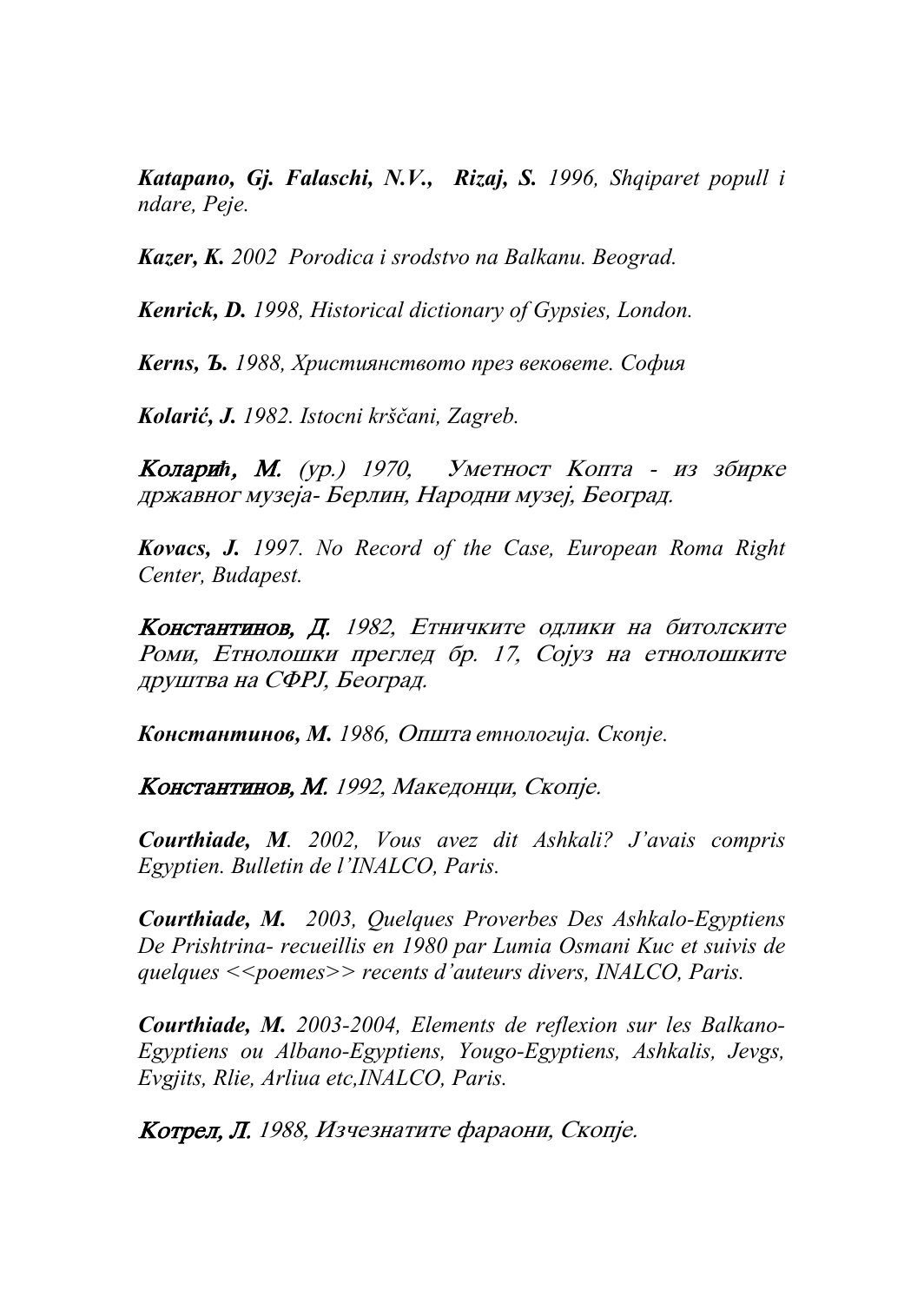Краснићи, М. 1957. Ораховац - антропогеографска монографија варошице, Гласник Музеја Косова и Метохије, kw. *II*, 99-132.

Кузман, П. 1985, Три челусти и вртљука, Охрид,

Кузман, П. 1996, Археолошки траги за Египќаните во југозападнаМакедонија, Зборник на трудови за етногенезата на Египќаните во Македонија, Скопје.

**Кузман П.** 1998. Миграционите движења и етничките промени во регионот на Охридското Езеро од најстарите времиња до крајот на првиот милениум пред. н,е., Уздраје Драгославу Срејовић у, Београд.

Кузман, П. ( ур.) 2001, Александрида, редакција Димитар Пандев, Охрид.

Кь чнов, В. 1900/1996, Македония, Етнография, статистика. Sofi*я*.

*Langen, Buteword, Alan, 1988, "Religije, Kultovi i Misterije- sve sto ljudi veruju", Zagreb.* 

**Lampić, M.** 1999. Mali Recnik Tradicionalnih Simbola, Beograd.

**Laslett, P.** 1972 La famille et le ménage: approches historiques. – In: ANNALES. Économies. Sociétés. Civilisations. Paris, 847‐872.

**Levi‐Strauss, Cl.** 1958 Anthropologie structurale. Paris

*Lisičar, P. 1953, Legenda o Kadmu i veze Lihnida s Egejom i Jadranim, @iva Antika, god III, br. 1-2, Skopje, 245-261.* 

Лиманоски, Н. 1992, Проблемите на етничкиот идентитет на исламизираните Македонци, Етнолог бр. 1, Скопје.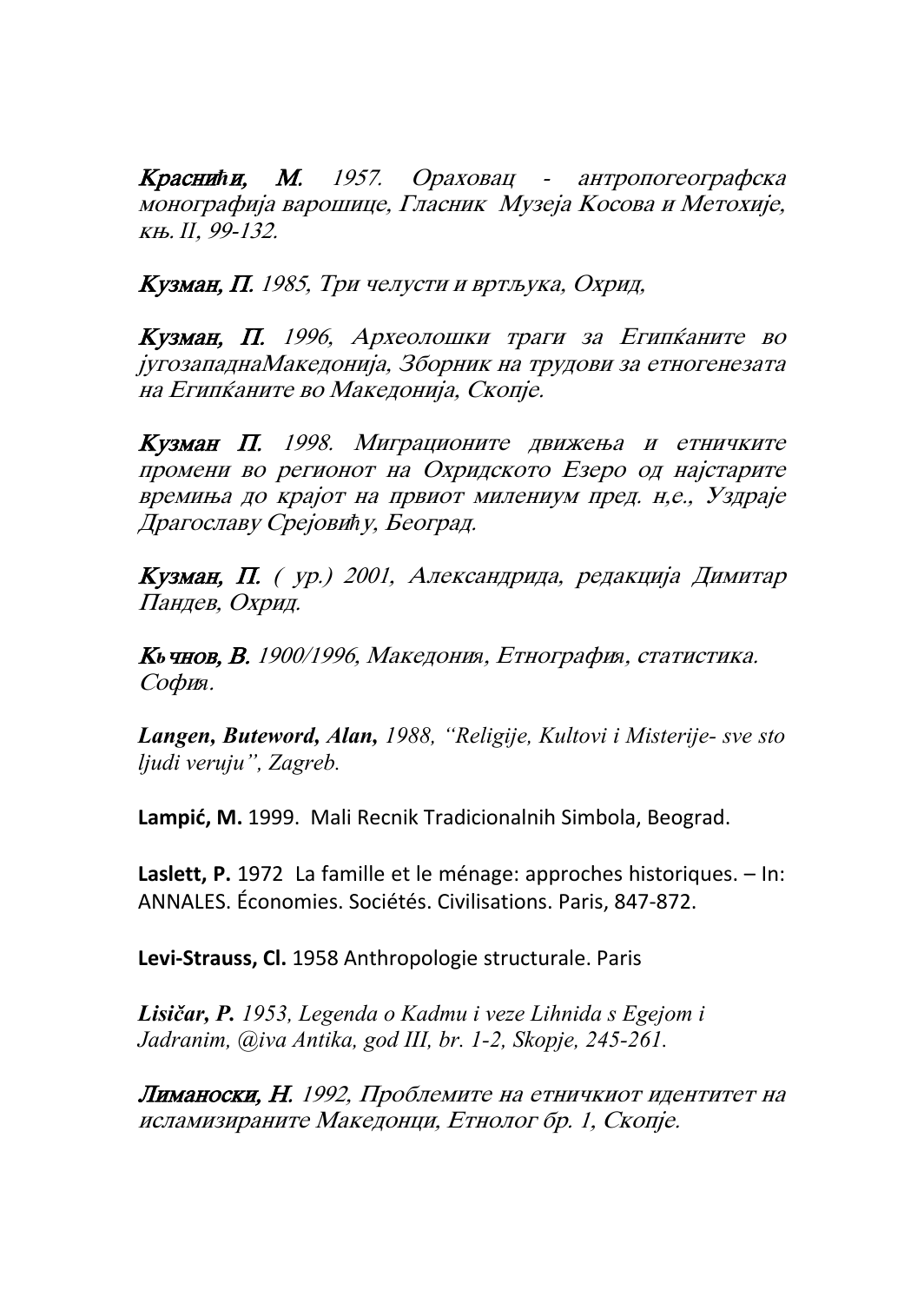Лиманоски, Н. 1993, Исламизацијата и етничките промени во Македонија, Скопје.

Линин, А. 1986, Народни музички инструменти во Македонија, Скопје.

Луковић-Пјановић, О. 1993-1994, Срби... народ најстарији, том 1-3, Београд.

Мамудоски, Е. 1995, Родот мој мачен, Кубоа, Прилеп.

Мамудоски, Е. 1996, Египканите/ Еѓупците во Кичево и Кичевијата, Зборник на трудови за етногенезата на Египканите, Скопје.

Марушиакова, Е., Попов, В. 1993. Циганите в Бьлгарија, Sofi*я*

Марушиакова, Е., Попов, В. 1994. Студии Романи, том *I*, Sofi*я*.

**Марушиакова, Е., Попов В.** 1995. Студии Романи, том *II*, Sofi*я*.

Марушиакова, Е., Попов, В. 2000. Циганите в Османската империя*. Софи*я

*Marushiakova, E., Heuss, H. …, 2001. Identity formation among the minorties in the Balkans: The case of Roms, Egyptians and Ashkali in Kosovo. Minority Studies Society Studii Romani, Sofia.* 

**Maslov, A.** 1943, A theory of human motivation, Psychological Review, New York.

Матковски, А. 1978, Крепосништвото во Македонија, Скопје.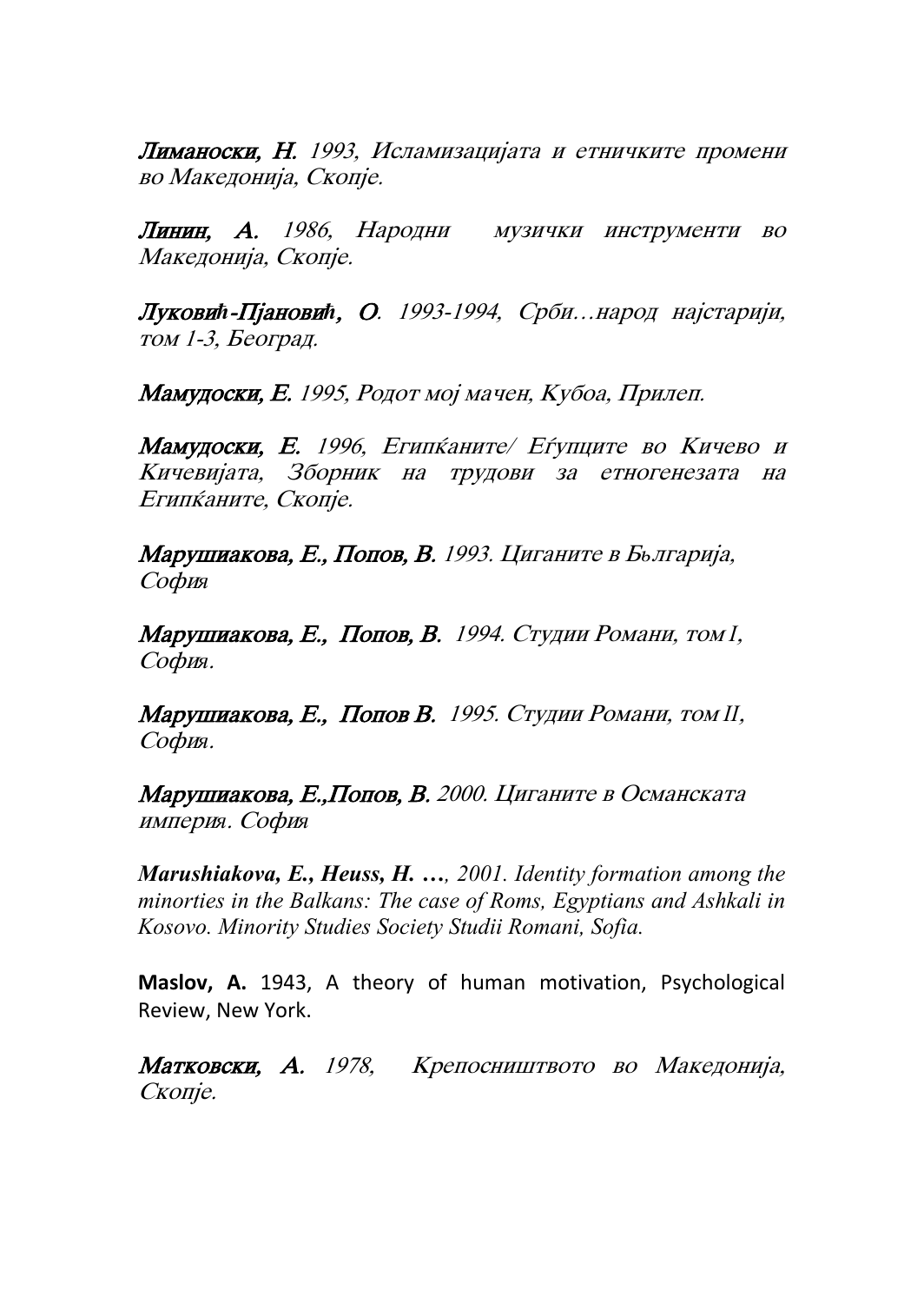*Mauss, M. 1973, Sociologie et antropologie/ Sociologija i antropoogija (prevod) Beograd 1998.* 

*Mc Dermott, B. 2001, Decoding of Egyptian Hieroglyphs, London.* 

**Миладиновци, Д. и М.** 1983. Зборник на Бьлгарски народни песни (оргинал), Зборник на народни песни- под редакција на Харалампие Поленаковиќ и Тодор Димитроски, Македонска книга, Скопје.

Миладинов, К. 1980, Избор, Скопје, 1980

**Митрески, П.** 1983, Занаетчиството во Охридско-струшкиот регион 1918-1970, НИО "Студенски збор", Скопје.

*Монтет, П. 1946/ 1989 Египет Рамзесов. Москва.* 

*Morgan, L. 1877 Ancient society. New York.* 

*Mostwin, D. 1972 In search of Ethnic Identity, Social case-work.* 

*Muçaj, A. Zbullime sociologjike te Egjiptajanet e Shqiperise, Qendra per te drejatat e njeriut, Tirana, 1999.* 

*Nathanaili, A. 1975. Studime historike, Nr.2, Tirane.* 

**Naumović, S. 1998** Romanticists or Double Insiders? An Essay on the Origins of Ideologised Discourses in Balkan Ethnology. – In: Ethnologia Balkanica. 2, pp. 101-120

*Nedeljković, S. 2000, "Antropološko" istraživanje jednog "etnologa" u "domaćoj" sredini: Egipćani u Beogradu.- ръкопис.* 

*Ortayli, I. 2004, Imaratorlugun en Uzun Yuzyili, Istanbul (translated in Macedonian by Институт за национална историја и сојуз турски невладини организации во Р. Македонија, Скопје 2009)*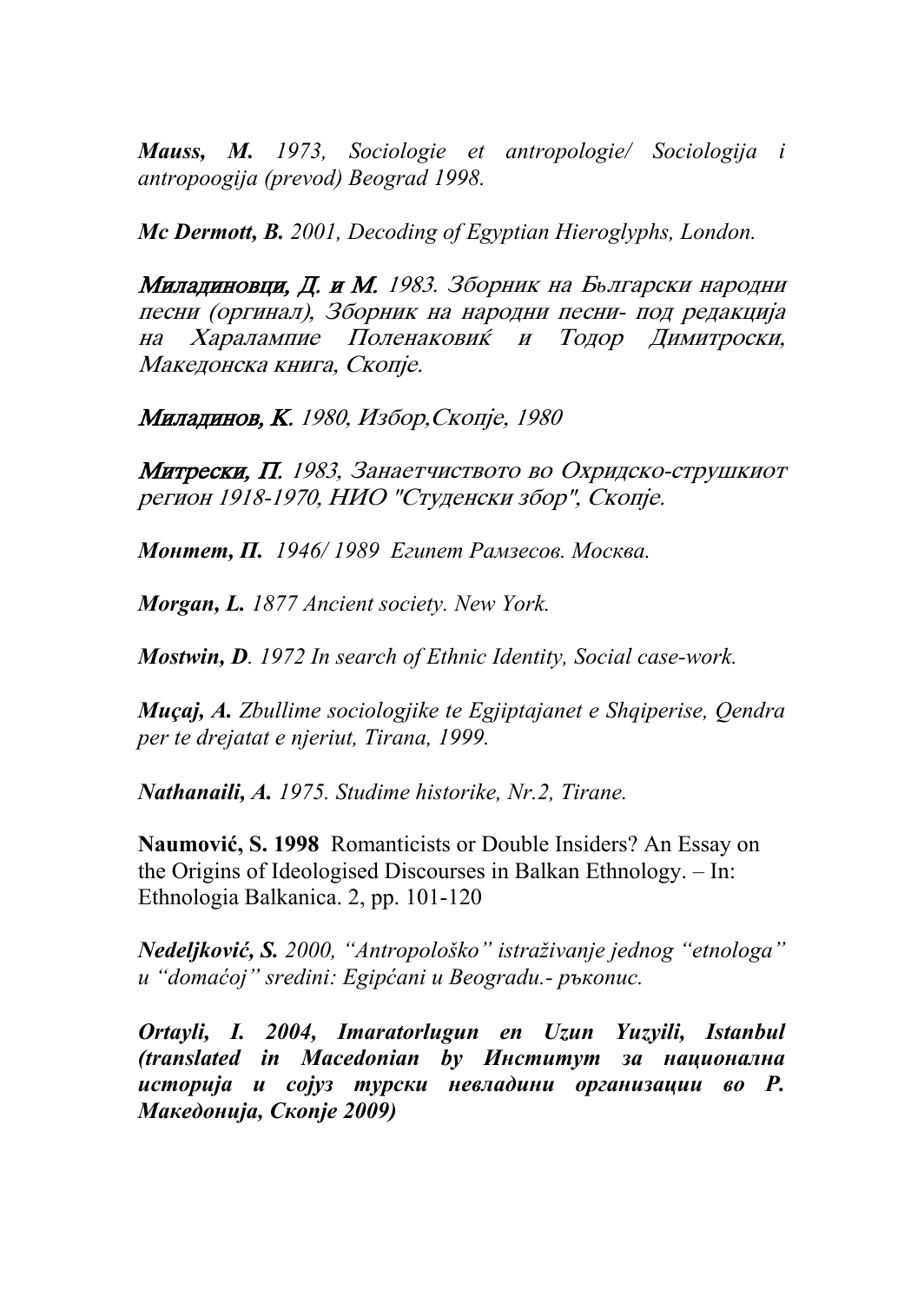Остогорски, Г. 1959, Историја Византије, Београд.

Острогорски, Г. 1969, Привреда и друштво у Византијском Царству, Београд.

*Павловић, М. 1989 Испољавање етничког идентитета Срба у Чикагу. Зборник САНУ. Прилози проучавања етничког идентитета. Београд.* 

Панов, Б. 1971/ 1985. Теофилакт Охридски- како извор на средновековната историја на Македонскиот народ, Скопје.

**Пешић, Р.** 1996. Завера Порицања, Београд.

Петрова, Е. 1996, Бригите на центарлниот Балкан во ИИ и И милениум п.н.е., Музеј на Македонија, Скопје.

Петровић, Е. 1989, Теоријске претпоставке истраживања етничког идентитета, САНУ- Прилози проучавању етничког идентитета, Београд, 1989.

Петровић, Ђ. 1958. Дрвени топови у нашој прошлости, Весник бр. 5, Војни музеј ЈНА, Београд.

Петровић, Ђ. 1975. Цигани у средњовековном Дубровнику, Београд.

**Петровић, Ђ.** 1992, Научна истраживања Рома у Југославији, Развитак Рома у Југославији, САНУ, Београд,

Петровски, Т. 2000, Ромите од прататковината до денес, фељтон во весник Нова Македонија, Скопје, јуни-јули.

*Pinsent, J. 1969, Greek Mythology, London.* 

*Pirraku, M. 1999, Kush jane Shqiptaret Egjiptijanve albanofone?, Prishtina- ръкопис.*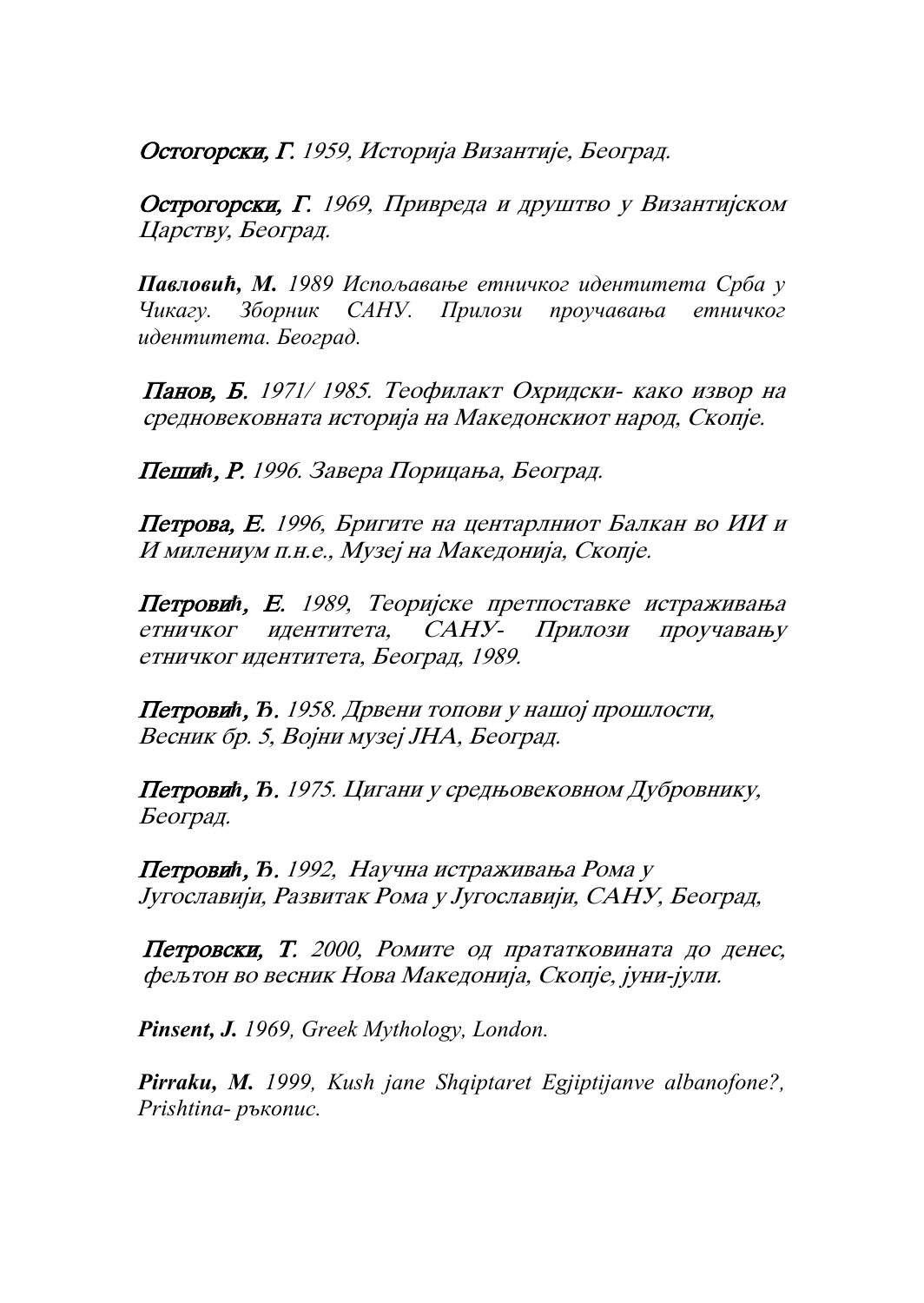*Плутарх, 1981, Успоредни животописи. София*

*Polansky, P. 1999, The Gypsies of Kosovo - a survey of their communities after the war, Society for threatened peoples international.* 

*Popović, L.B. 1975, Arhajska Grčka kultura na srednjem Balkanu/ Archaic Greek culture in the middle Balkans, Beograd.* 

*Poulton, H. 1995. Who are the Macedonians?, London.* 

Приор, Ж. 1993, Универсалните символи, Енциклопедия, София.

Примовски, А. 1955, Ковачите Агупти в гр. Мадан, Известия на етнографский институт с музей, книга *II*, Издание на Българската Академия на науките, София.

 $\Pi$ уксон, Г. 1974. Ромите во Македонија и Византија, Гласник, бр. 2, Институт за национална историја, Скопје.

*Rice, M. 1999, Who's who in Ancient Egypt, Routlege, London.* 

Ристески, С. Љ. 2000, Етничките симболи и политиката, Етнолог бр. 9, Скопје.

Ристески, С. 1991, Народни приказни, преданија и обичаи кај Египкание/Еѓупците во Македонија, Охрид.

Ристески, С. 1999, Обичаи и обреди при новороденче кај Египканите/ Еѓупците во Охрид и Струга, Литературнофолклорни прилози, Охрид.

Ристески, С. 2000, Кон зборникот за етногенезата на Египќаните во Македонија, Навраќања на историски теми, Охрид.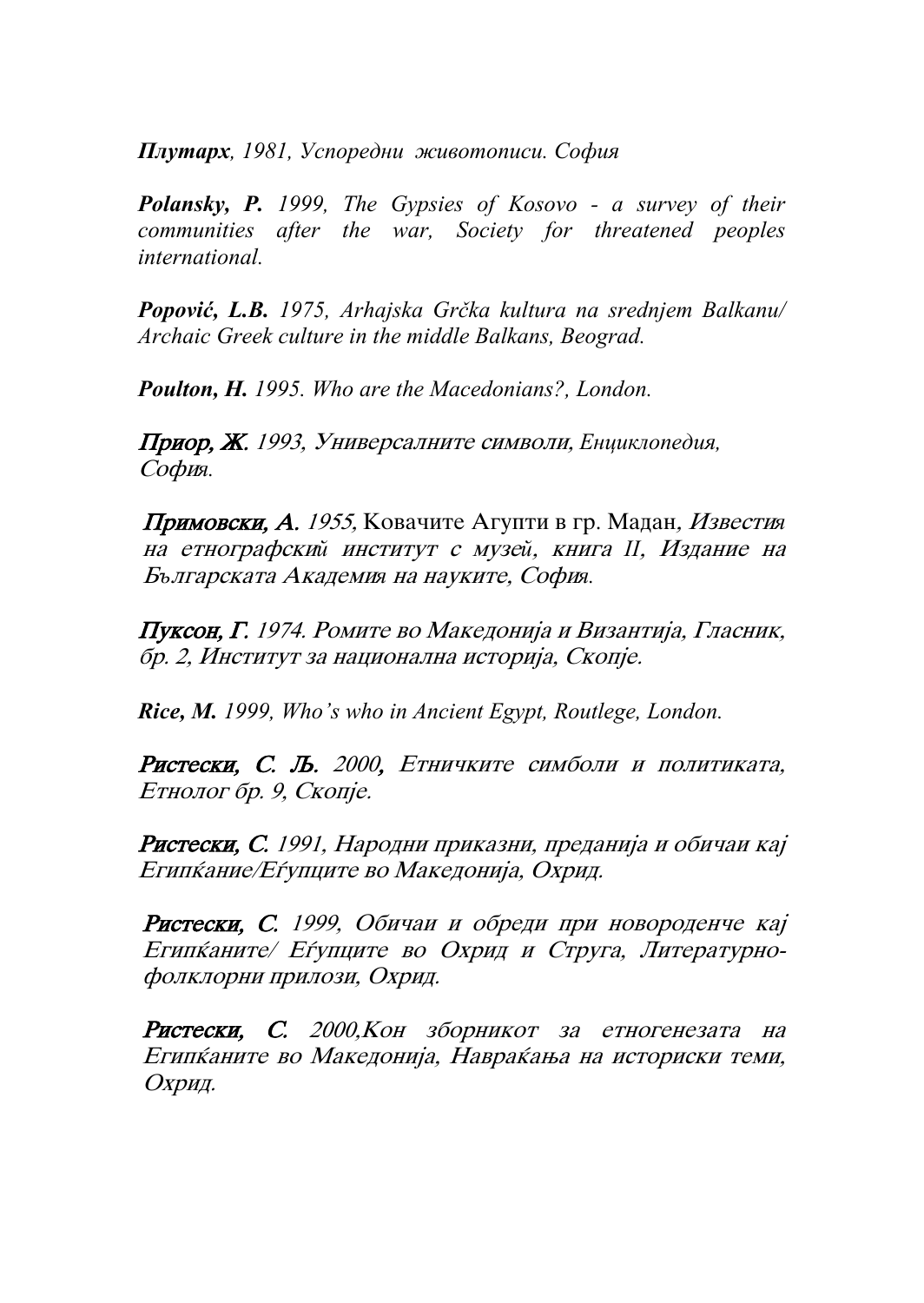*Rizaj, S. 2003, Me çfare kuptimi po perdoren emrat Egjiptijane, Ashkalinj dhe Rrome?!, Prishtina - ръкопис.* 

*Robinson, H.S., Wilson, K. 1976, Mythes and legends of all nations/ Mitovi i legende svih naroda, Beograd.* 

Салиу, А. 1996, Рогозинарството во Охридско- струшкиот регион (1940-1968), Зборник на трудовои за етногенезата на Египќаните во Македонија

Светиева, А. 1998, Еротските елементи во обредите со маски кај Македонците,Обичаи со маски, Музеј на Македонија, Скопје.

Светиева, А. 2000, Миграции-прашања на идентитетот,

Етнолог бр. 9, Скопје.

**Selem, P.** 1969, Egipatski kultovi i njihovi spomenici u rimskom Iliriku, Filozofski fakultet, doktorska disertacija, Zagreb.

*Selem, P. 1997, Izidin Trag, Knjizevni krug, Split.* 

*Smit, D. A . 1998, Nacionalni Identiet/ National identity, Beograd.* 

*Scheel, B. 1989, Egyptian Metalworking and Tools, Shire Publication LTD, Bucks, UK.* 

*Shkorda, Z. 1973, Esnafet Shiptar, Tirana.* 

*Среjовић, Д., Цермановић, А. 1979 Речник грчке и римске митологиjе. Београд.* 

*Stipčević, A. 1974, Iliri- povijest, život, kultura, Zagreb.*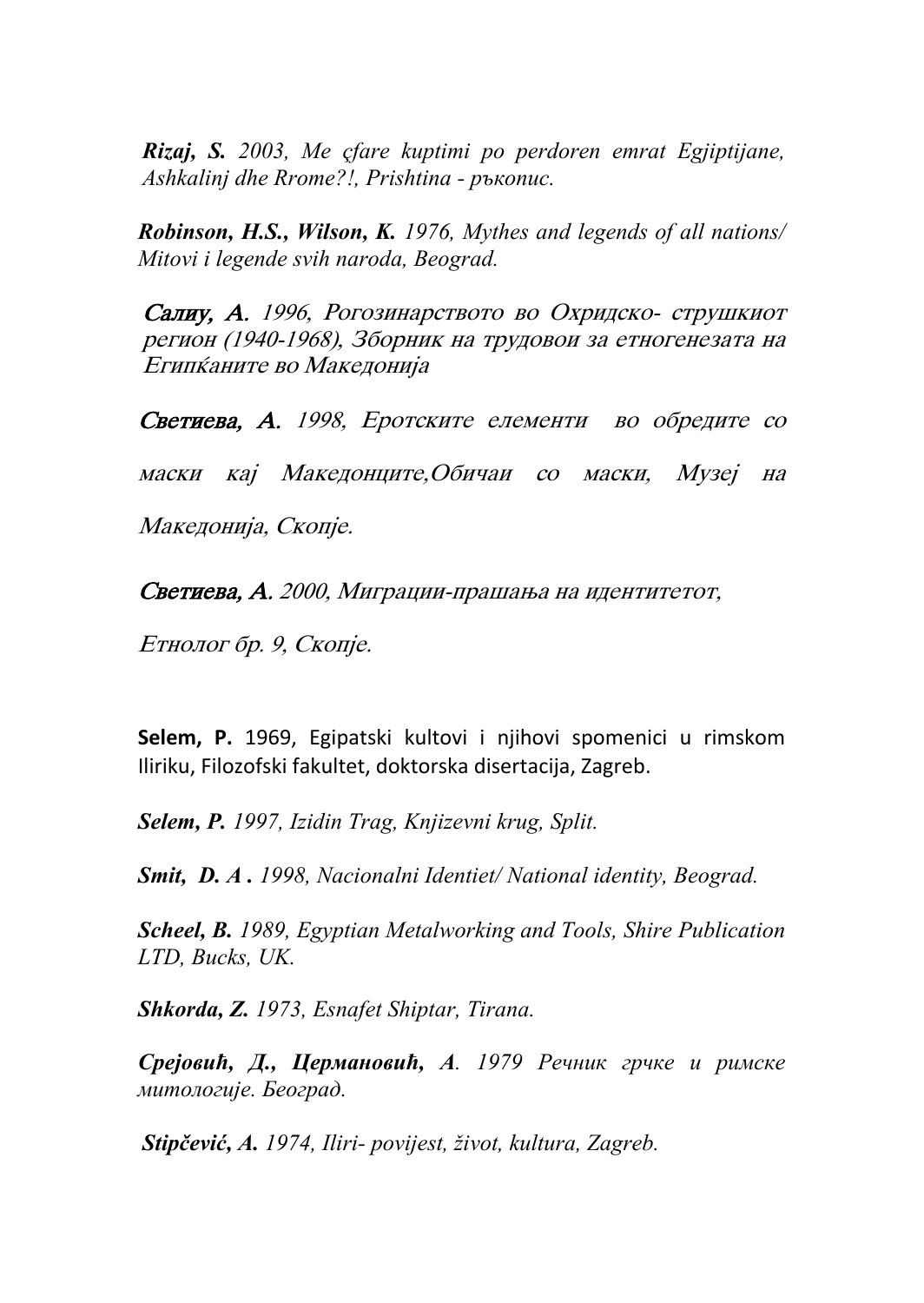Стојковић, М. 1996, Историјски развој и заштите мањина, Положај мањина у Савезној Републици Југославији, САНУ, Научни скупови, књ. 84, Одељење друштвених наука, књ. 19, Београд.

**Толев, В.** 2000, История на религиите, София.

*Тачева-Хитова, М. 1982 История на източните култове в* Долна Мизия и Тракия V в. пр.н.е.  $-IV$  в. от н.е. София.

Ташева, М. 1996, Етничкиот идентитет и етничкиот статус: Амерички искуства, Социолошка ревија, Скопје.

*Тенева, Н. 2003 Родопски занаяти. София.* 

*Тодорова, М. 2002 Балканското семейство. Историческа демография на българското общество през османския период. София.* 

*Tomorad, M. 2003, Egipat u Hrvatskoj, Zagreb.* 

**Трифуноски, Ј.** 1953, Дебар-антропогеографска испитивања, Гласник Етнографског Института САН, књ. II-III, Београд.

**Трифуноски, J.** 1979, Струмички крај- народни живот и обичаји, Скопје.

*Trifunoski, J. 1988, Albansko Stanovništo u Socijalističkoj Republici Makedoniji, Beograd.* 

**Трухелка, Ћ.** 1919, Пабирци из једног јајачког сиџила, Гласник Земаљског Музеја, XXX, 1918, Сараево.

*Tylor, E. 1871, Primitive culture, London.* 

**Tzaneva, E.** 2000 Interpreting Ethnicity. Sofia.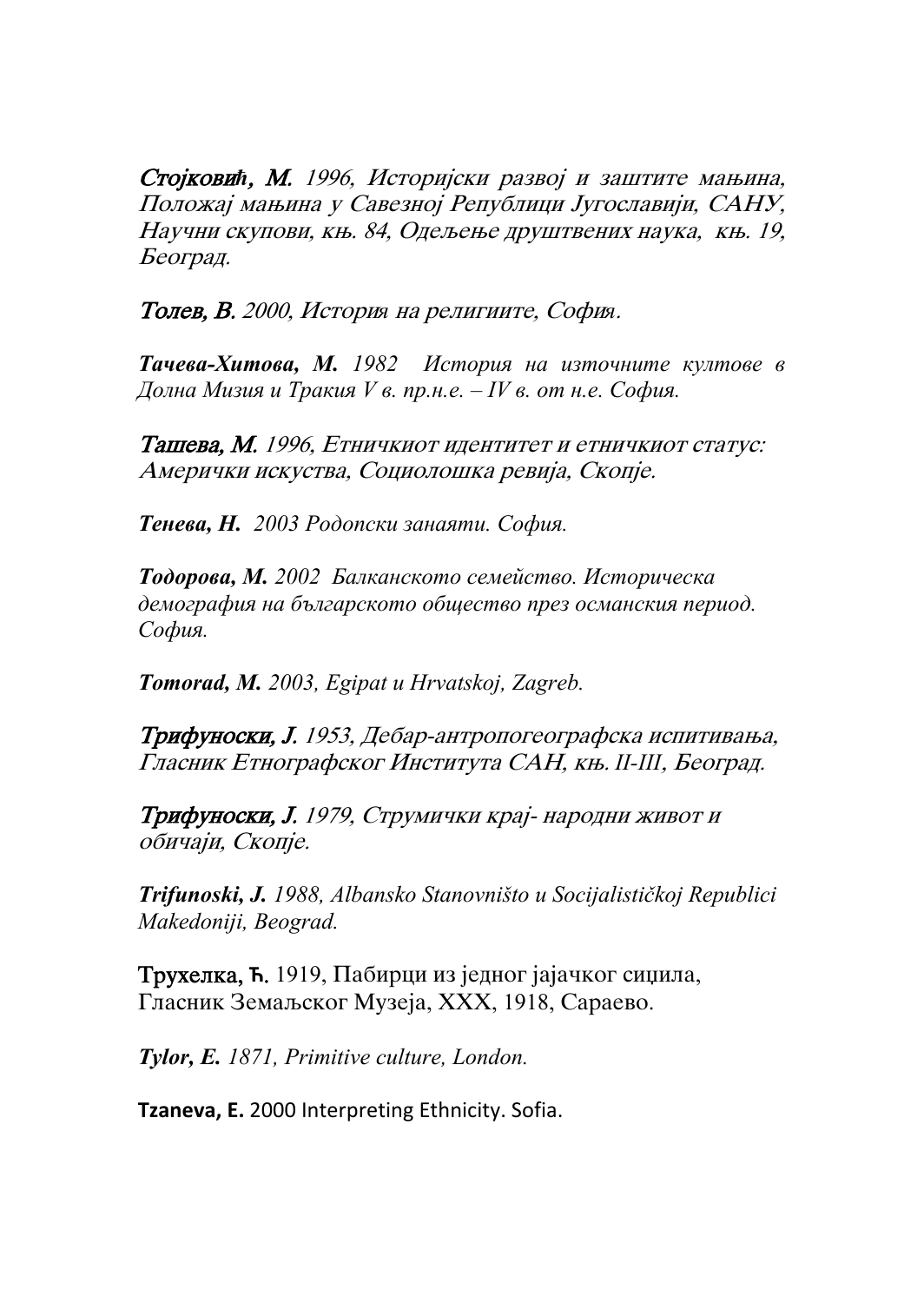*Filipović, M. 1932, Visocki Cigani, Narodna Starina, Časopis za istoriju i etnografiju Južnih Slovena, Zagreb.* 

**Филиповић, М.** 1937, Етничке одлике у Јужној Србији, Споменица двадесетгодишњице ослобођења у Јужној Србији, Скопље.

*Filov, B.D., K. Schkorpil, K. 1927, Die archaise nekropole von Trebenischte am Ochrida-see, Berlin und Leipzig.* 

*Fraser, A. 1995, The Gypsies, Blackwell Publisher, London.* 

*Frashëri, S. 1988,Vepra 1, Tirana.* 

Фрејзер Џ. Џ. 1992, Златна Грана- проучавање магије и religije/ *The Golden bough-a stady in magic and religion,*  Београд.

*Hadzi Halil, K. Gjurmave te prejardhjes, Mulhaim an der Ruhr, 2000* 

*Hadžijahić, M. 1985, Bosanski Romi 1941-1942 godina, Glasnik Zemaljskog Muzeja, Sarajevo.* 

Хан, Ј.Г. 1876, Кроз поречину Дрима и Вардара. Београд.

Хаџи Ристиќ, М. 1992, Прашањето на Египќаните (прилог на проучувањето на етничкиот идентитет), Етнолог 2, Скопіе, 72-81.;

Хаџи Ристиќ, М. 1995, Египќаните во Македонија, фељтон, весник Нова Македонија, Скопје.

Хаџи Ристиќ, М. 1996, Прашањето на етногенезата на Египќаните во Македонија, Зборник на трудови за етногенезата на Египканите во Македонија, Скопје, 88-149.

*Hasluck, M. 1938, "The Gypsies of Albania", Journal of Gypsy Lore Society.*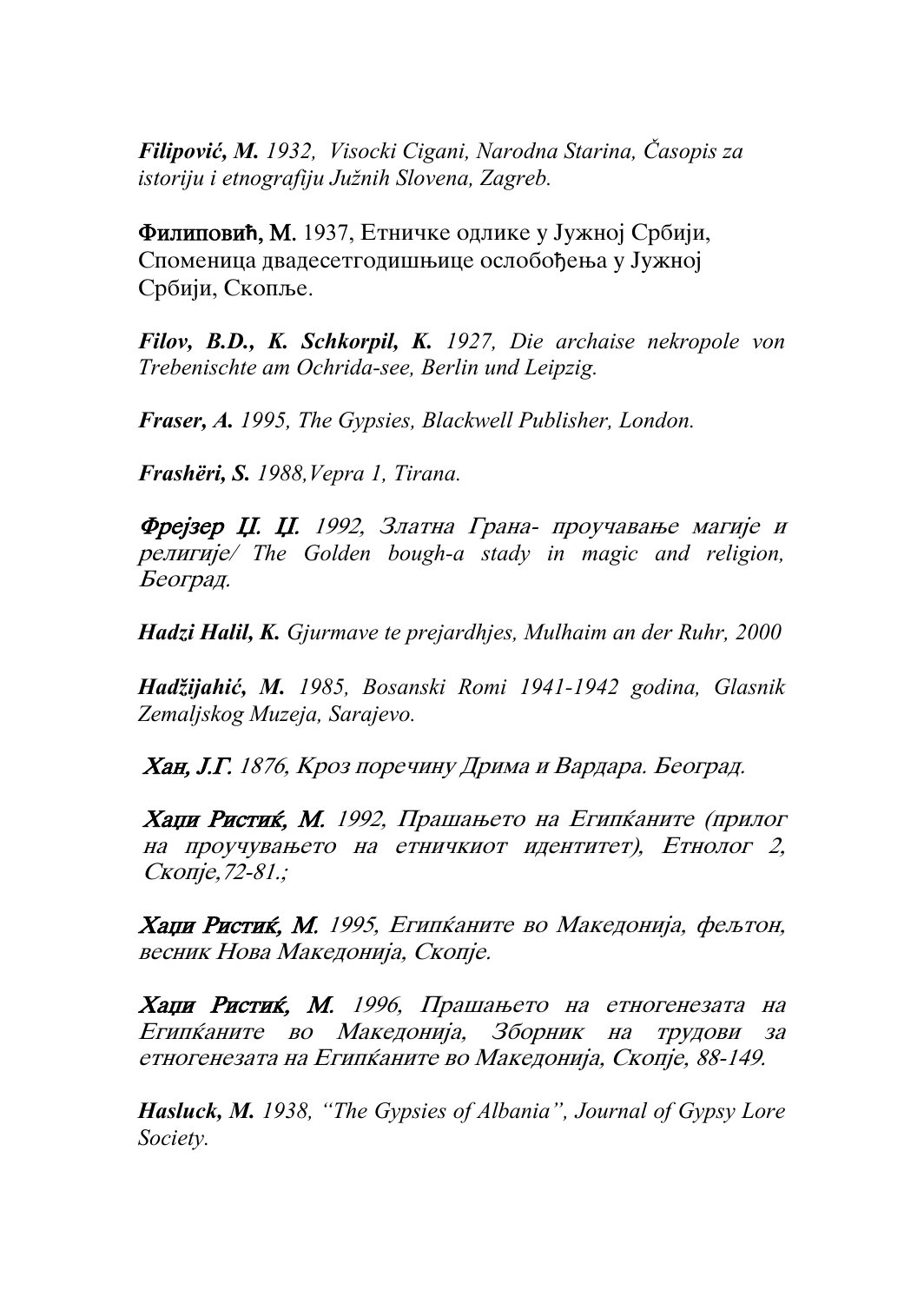*Henderson, G. 1971 Anthropology. Encyclopedia Americana 2, New York.* 

*Херодот І, 1986; ІІ, 1990 История. София.* 

*Hiti, F. 1976, Istorija Arapa, Sarajevo.* 

*Hesiod 1970, Poslovi i dani, MH, Zagreb.* 

*Христов, П. 2004 Сравнителното изучаване на граничните региони на Балканите – проблеми и перспективи. – В: Етнокултуролошки сборник. Књ. ІХ, Сврљиг, 83-88.* 

Целакоски, Н. 1997, Свети Наум Охридски Чудотворец, Скопје.

Целакоски, Н. 2002, Прилози на етнографијата на Македонија, Охрид.

Цепенков, М. 1959, Македонски народни приказни, кн. III, Кочо Рацин, Скопје.

Цепенков, М. 1972, Народни реалистични приказни кн. *V*, Македонска книга, Скопје.

Чубрановић, А. 1950, Јеђупка, Дубровачка поезија, Београд.

**Чукић, Д.** 1971, Косово-знаменитости и лепоте, Приштина.

Цимревски, Б. 1997, Канењето на умрените во галичка свадба како музичка реминистенција од култот на мртвите, ракопис прочитан на XIII меѓународен симпозиум за балкански фолклор, секција 4-етномузикологија, Охрид.

Широкогоров, С.М. 1998, Етнос- истраживање основних принципа промјена етничких и етнографских појава 1923, Подгорица.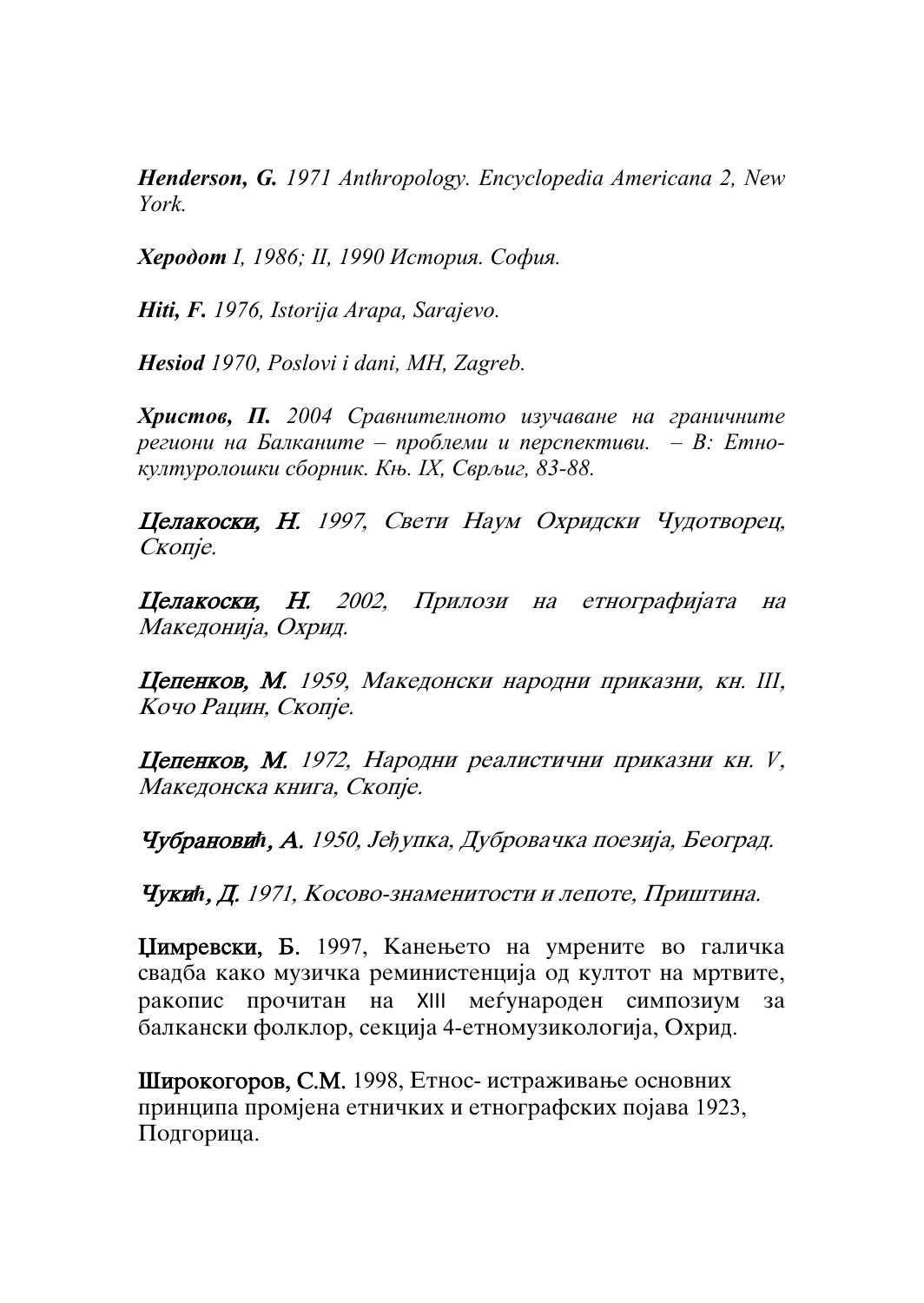**Waitz, Th.** 1859, Anthropologie der naturvolker, Leipzig.

## Колективни трудове, сборници с извори и енциклопедии:

**Akademia e Shkencave e RPS të Shqipërisë ‐ Instituti i gjuhësisë dhe i letërsisë**, "Fjalor i gjuhës së sotme shqipe", Tiranë, 1980

Археолошка Карта на Република Македонија, том ИИ,

МАНУ, Скопје, 1996.

*ГИБИ 1954 – Гръцки извори за българската история. (под ред. на В. Бешевлиев), София, 1954, Т. І, София*

*ГИБИ 1994 – Гръцки извори за българската история. Т. ІХ (под ред. на Ив. Божилов),* Произведения на Теофилакт Охридски, архиепископ български, отнасящи се до българската история*. Част ІІ, София, 1994* 

*ERRC 2003, Cleaning Operation-excluding Roma in Greece, Budapest.* 

*Enciklopedija živih religija, 1992, Beograd.* 

*Етнография на България,, tom 1- 1981; tom 2-1983; tom 3- 1985.* 

Muzička Enciklopedija, 1971, JLZ, Zageb.

*OSCE, 1999. Public relation document on Roma, Askalie and Egyptians - Booklet project of OSCE-Mik.* 

*OSCE. 2002, Ninth Assessment of the Situation of Ethnic Minorities in Kosovo (Period covering September 2001 to April 2002).*